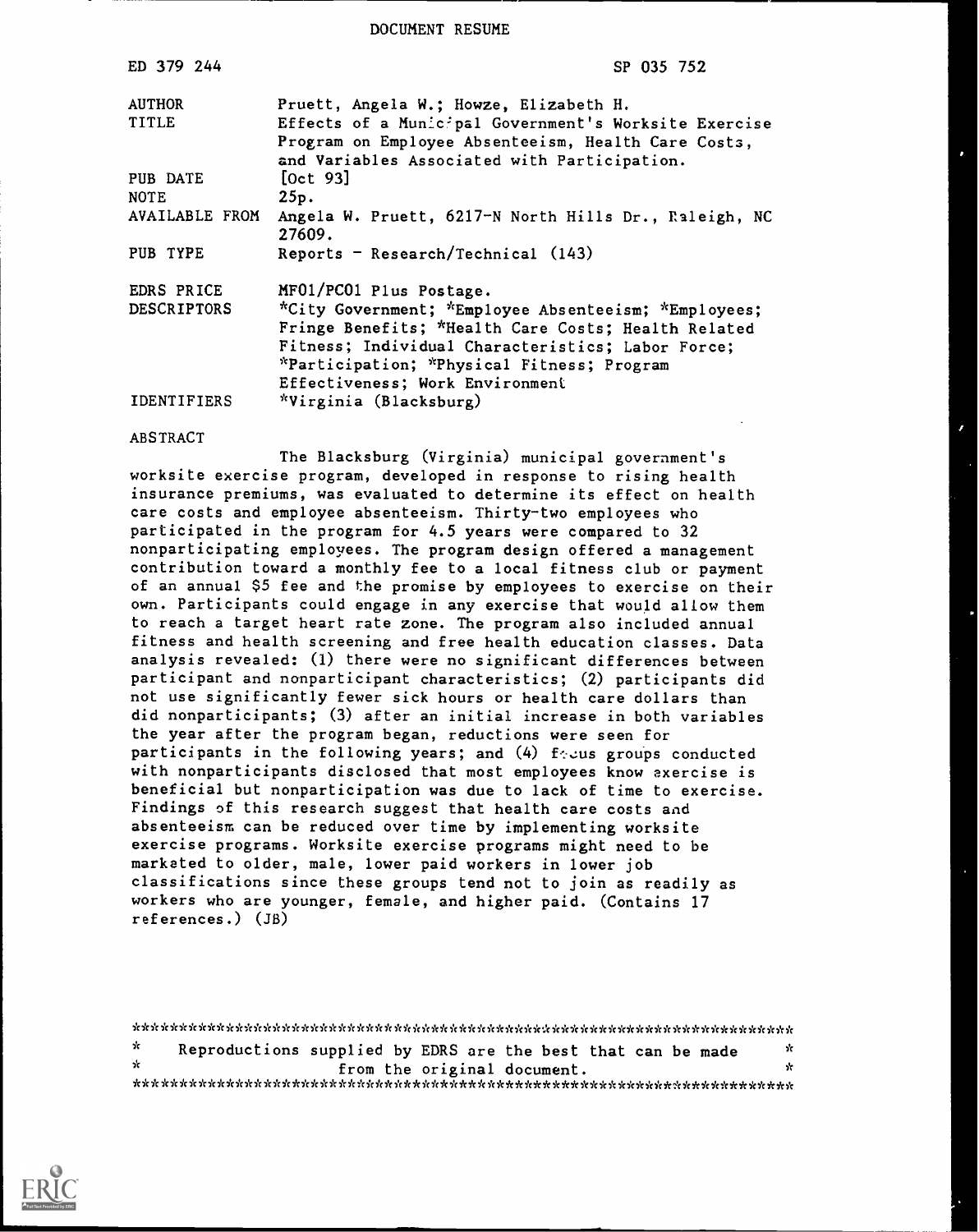$\ddot{\phantom{a}}$ 

## EFFECTS OF A MUNICIPAL GOVERNMENT'S WORKSITE EXERCISE PROGRAM ON EMPLOYEE ABSENTEEISM, HEALTH CARE COSTS, AND VARIABLES ASSOCIATED WITH PARTICIPATION

by

'Angela W. Pruett, M.S. <sup>2</sup>Elizabeth H. Howze, Sc.D.

-PERMISSION TO REPRODUCE THIS MATERIAL HAS BEEN GRANTED BY

ruett

TO THE EDUCATIONAL RESOURCES INFORMATION CENTER (ERIC)."

U.S. DEPARTMENT OP ELFUCATION<br>Office of Educational Research and improvement EDUCATIONAL RESOURCES INFORMATION CENTER (ERIC)

D This document has been reproduced as<br>received from the person or organization<br>originating it

D Minor changes have been made to improve<br>reproduction quality

Points of view or opinions stated in this docu-<br>ment, do, not, necessarily, represent, official<br>OERI poeition or policy

Requests for copies of this paper should be directed to: Angela W. Pruett, 6217-N North Hills Dr., Raleigh, NC 27609, (919) 870-6525.

35752

1

- Angela Pruett is employed as a safety and health education specialist with a corporation in-North Carolina.
- Dr. Howze teaches in the College of Education at VirginiaTech, Blacksburg, Virginia 24061-0326.

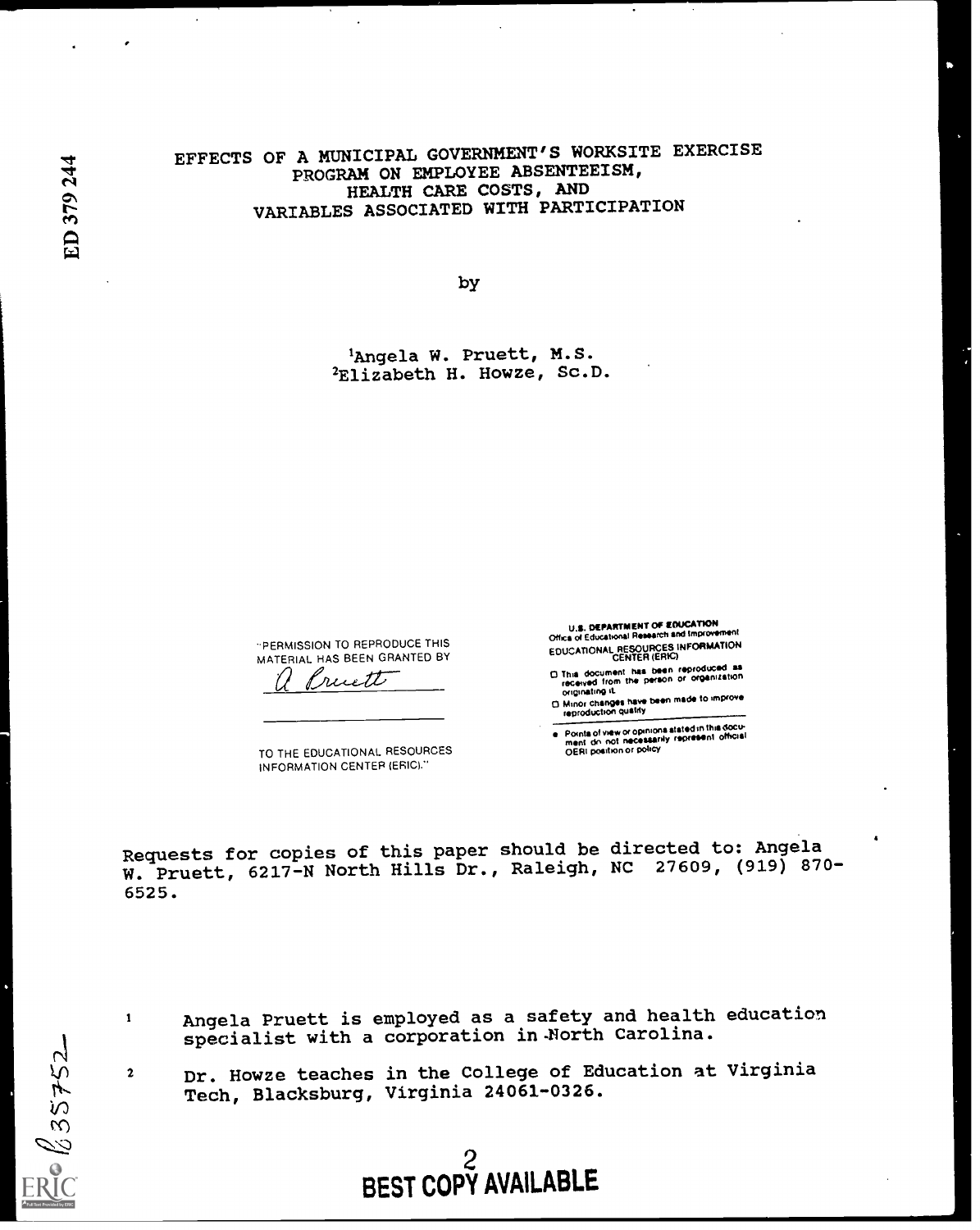# EfFECTS OF A MUNICIPAL GOVERNMENT'S WORKSITE EXERCISE PROGRAM ON EMPLOYEE ABSENTEEISM, HEALTH CARE COSTS,

AND VARIABLES ASSOCIATED WITH PARTICIPATION

by

Angela W. Pruett, M.S. Elizabeth H. Howze, Sc.D.

#### (ABSTRACT)

A municipal government's worksite exercise program was evaluated to determine its effect upon health care costs and employee absenteeism. Thirty-two employees who had participated for four and one-half years were compared to 32 nonparticipating employees.

Results revealed that participants did not use significantly fewer sick hours or health care dollars as compared to nonparticipants. However, after an initial increase in both variables the year after the program began, reductions were seen for participants in the following years. An evaluation of data prior to installation of the program showed that those joining the exercise program were not already using significantly fewer health care dollars or sick days than nonparticipants.

Focus groups conducted with nonparticipants disclosed that most employees know exercise is beneficial; however, nonparticipation was largely due to a lack of time to exercise. Findings of this research suggest that health care costs and absenteeism can be reduced over time by

3

 $5520.$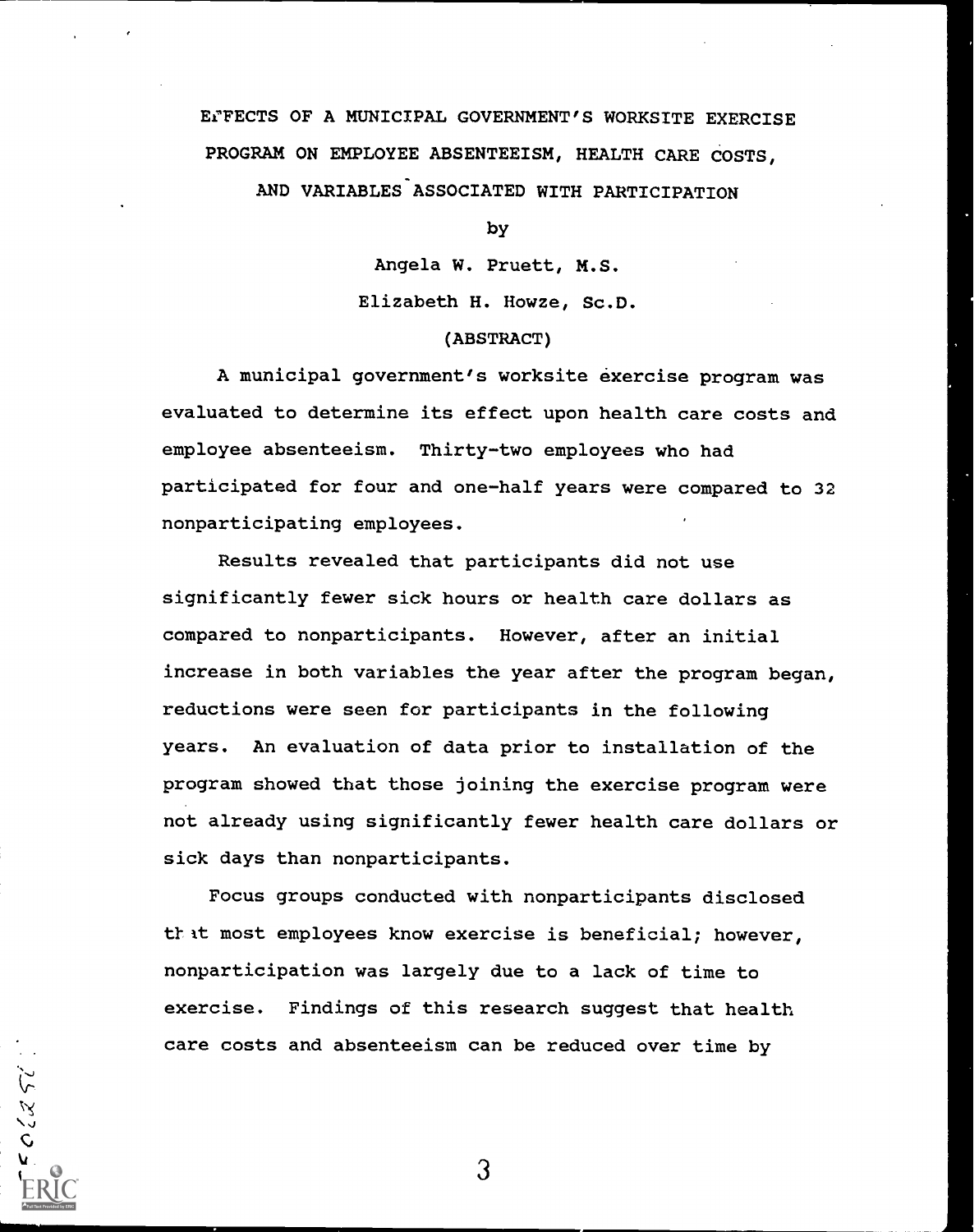implementing worksite exercise programs. Worksite exercise programs need to be marketed toward older, male, lower paid workers in lower job classifications since these groups tend to not join as readily as workers who are younger, female, and higher paid.

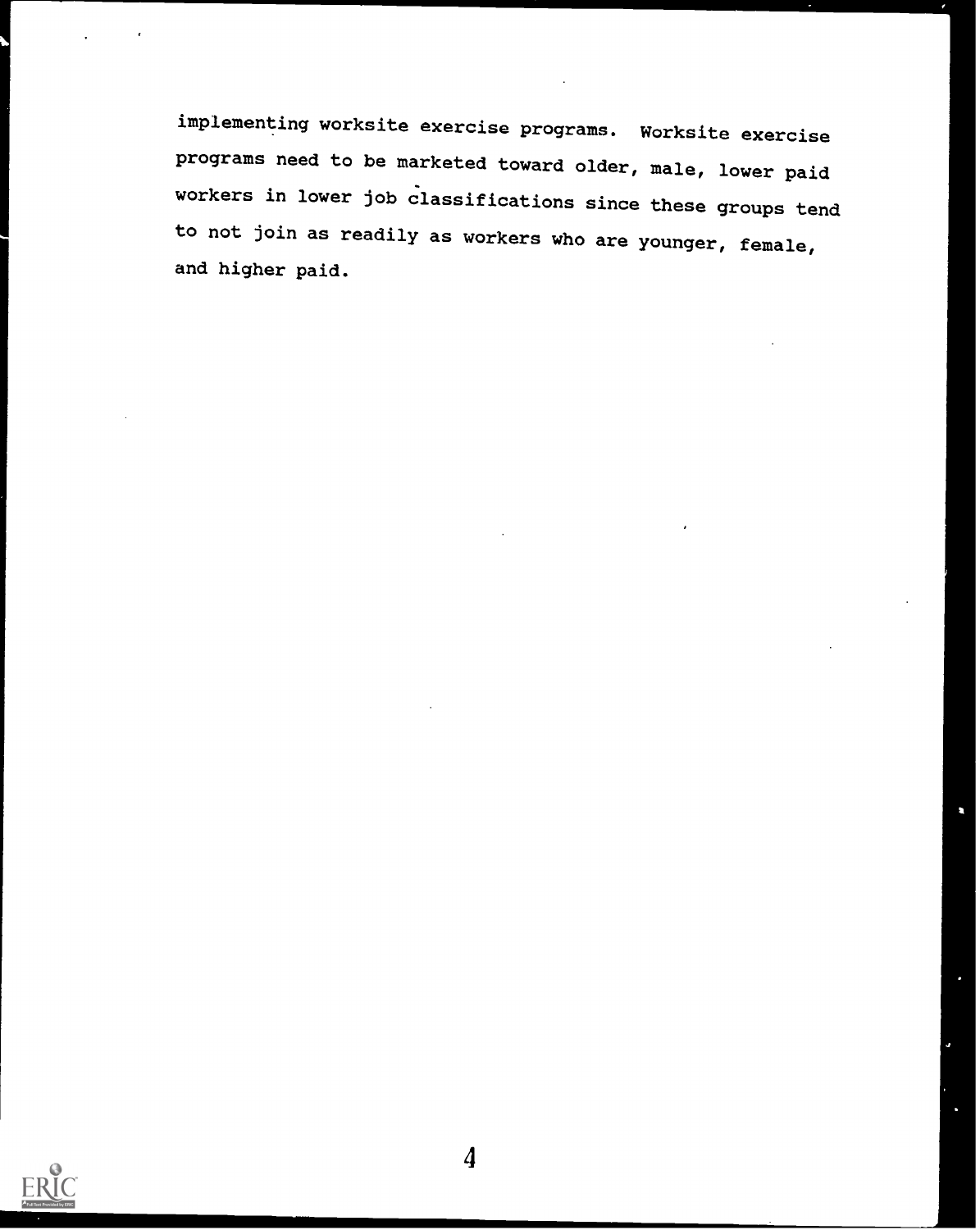#### Introduction

Today health care costs are rising faster than for any other commodity in the United States. Health care is expected to reach 13% of the gross national product (GNP) this year, and, if it continues to rise at the current rate, the health sector will consume almost one-third of the GNP by 2030 (Fue, 1993).

Since employers are the largest payers of health insurance in the United States, slowing this constantly increasing expenditure has become a top priority for them (Brennan, 1982). Absenteeism is another concern of employers. If a worker is not well enough to attend work and is not sick enough to see a doctor, the employer still loses money. One company estimated it loses an average of \$82 per day per absent employee (Edmonds, 1991). For large organizations, employee absenteeism costs thousands of dollars daily. As one means of combating the high costs associated with health care and absenteeism, many employers have invested in worksite health promotion programs. Such programs are intended to promote healthier lifestyles among employees in hopes of lowering the incidence of heart disease, cancer, stroke, and injuries which are the four leading causes of death and disability in the United States today (Castillo-Salgado, 1984).

The recently released 1992 National Survey of Worksite Health Promotion Activities shays the growth in the number and scope of worksite health promotion activities since 1985 when the survey was last conducted (VSDHHS, 1993). Increasingly, companies that have instituted worksite health promotion programs



 $\overline{5}$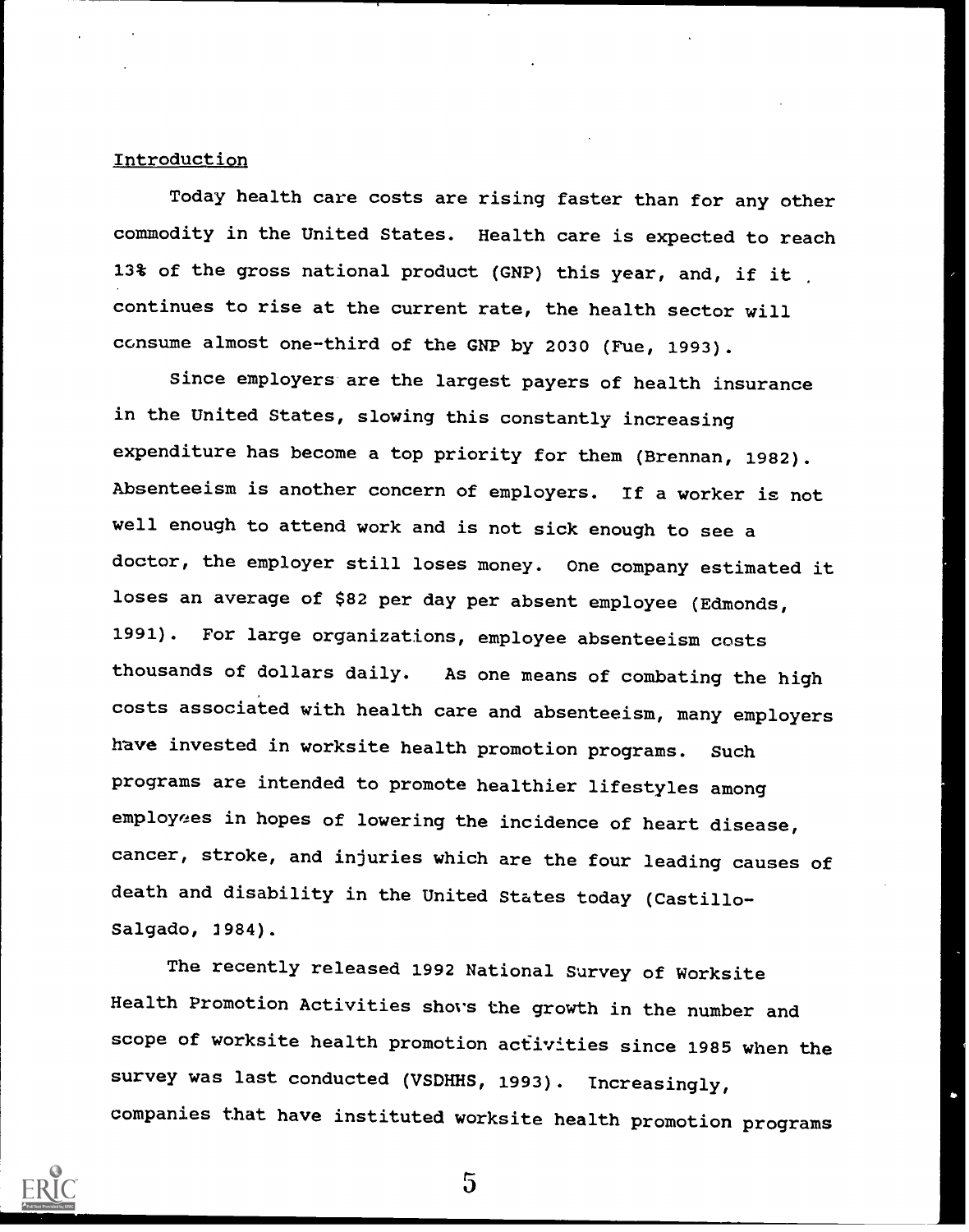(usually large companies) have found that these investments have paid dividends. In this presentation we discuss the results of an evaluation of a physical activity program at a small worksite in a rural municipal government serving 35,000 people.

The Town of Blacksburg employs approximately 200 full-time and 100 part-time employees in departments such as Public Works, Police, Transit, Finance, Water and Sewer, Parks and Recreation, and Planning. Ninety-seven percent of the Town of Blacksburg's employees are white, and 66% are male. The average age of male employees is 38 and of female employees is 34. Sixty-eight percent are married and approximately 10% do not have a high school education. Fifty percent of employee households have an annual income of less than \$30,000.

# The Worksite Exercise Program

## 1. Background.

The Town's worksite exercise program was developed in response to increasing health insurance premiums. During fiscal year 1987-88, the Town experienced a 39% increase in the cost of providing health insurance to its full-time work force and covered dependents. During fiscal year 1988-89, the Town saw a 47% cost increase and in fiscal year 1989-90 a 56% increase. While private enterprises have the option of raising the prices of their goods or services, as a local government the Town could not readily raise taxes to cover its rising health insurance premiums. Some of the costs were absorbed by the Town, but

2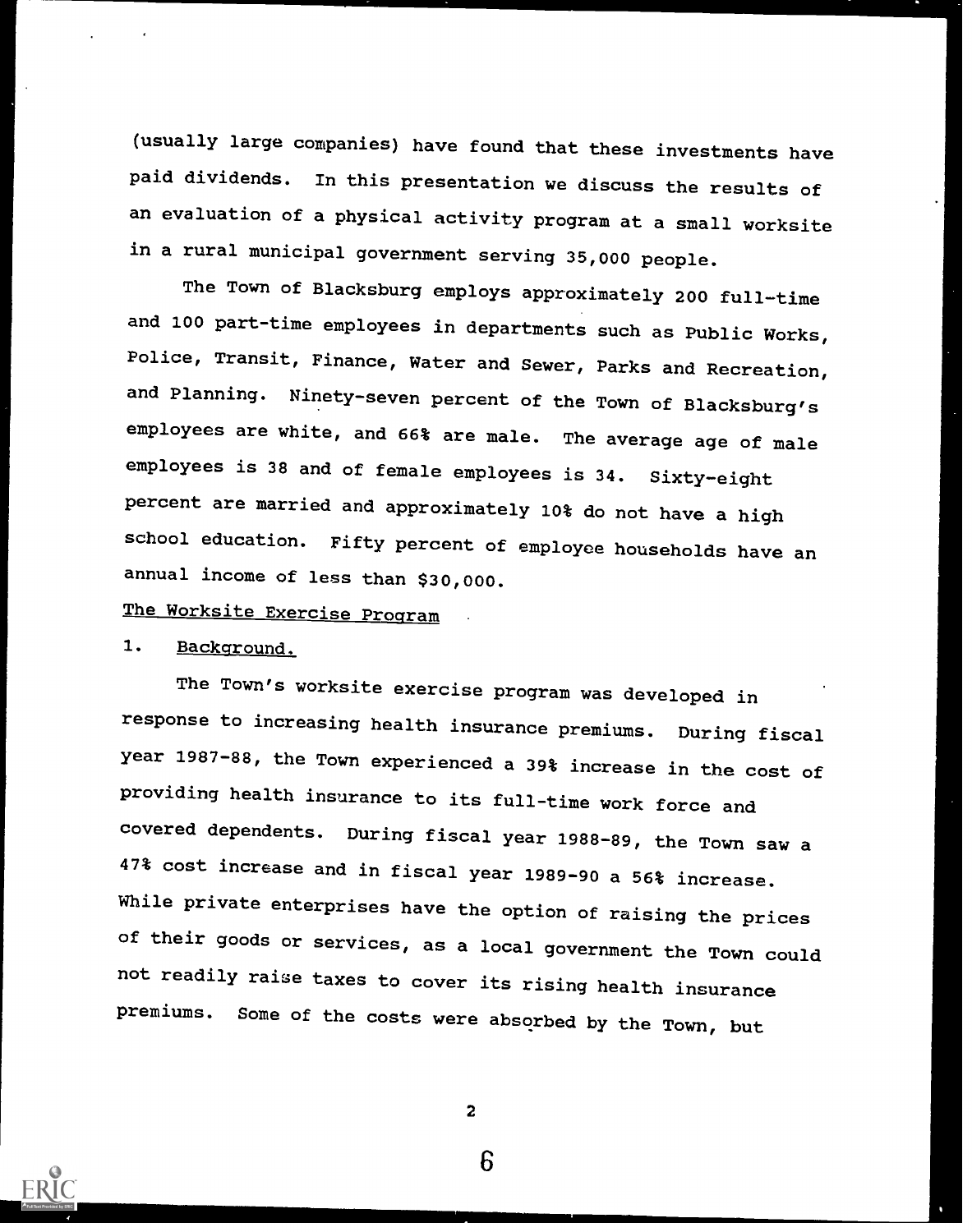employees were also required to pay higher premiums which, in turn, consumed most or all of their annual wage increases.

### 2. Components of the Program.

An employee committee was organized to plan the program and established objectives, rules, and an incentive awards structure. The logo for the program was "Be T.U.F.F.", an acronym for Blacksburg Employees Team Up For Fitness. Some members of this committee were designated as "site coordinators" with the responsibility of keeping records on participants at their location.

Employees had two options from which to choose. Management would contribute \$10.00 toward a monthly fee of \$24.00 for all employees wishing to join a local fitness club, or employees could pay an annual \$5.00 fee to the Town and exercise on their own. As of 1991, 81 full-time employees were enrolled in the "Be T.U.F.F." program. Employees could participate in any type of exercise (i.e. swimming, aerobics, walking, jogging, biking) that would allow them to reach their target heart rate zone. Pamphlets explaining how to determine a target heart rate zone were given to all participants.

Participants were required to document their heart rates for the first quarter of exercise so they could learn to pace themselves according to their physical condition. Thereafter, employees were asked to document only the form of exercise and the length of time they exercised. These forms were remitted



3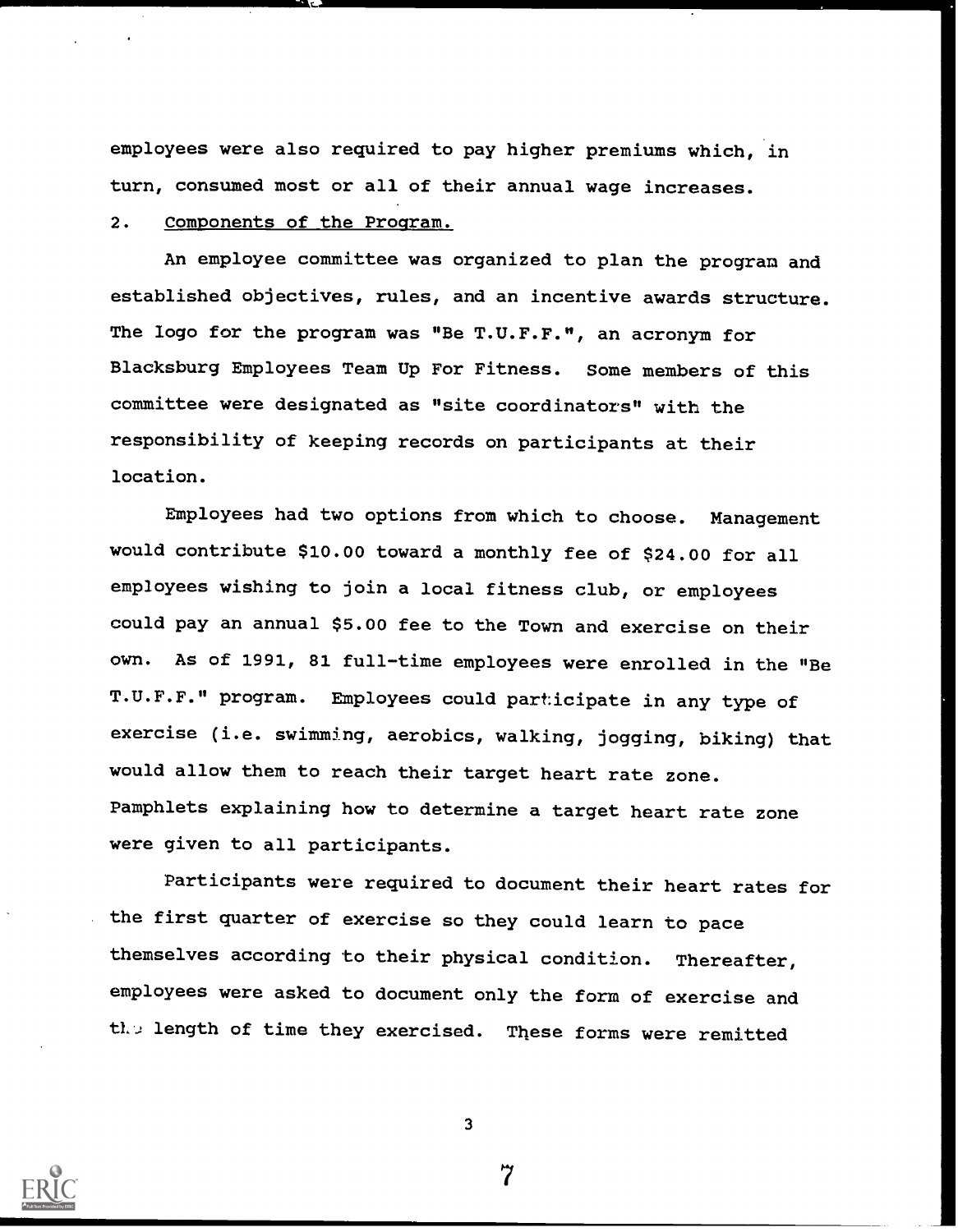monthly to the participants' site coordinators and constituted the program's only type of record keeping.

Incentive awards were presented at quarterly luncheons, and recipients' names were listed in the quarterly employee newsletter to recognize them for their accomplishment.

To qualify for incentive awards, employees were to exercise in their target heart rate zone for at least three days per week, for at least 30 minutes per day. Participants earned onc. point per day of exercise, striving for 36 points per quarter. An extra incentive was offered to employees who exercised four or more days per week.

The program also provided annual fitness and health screenings for all full-time employees and their spouses and children. whether or not they were members of the Be T.U.F.F. progra $\ldots$  In addition to health screenings, periodic wellness sessions such as "How to Manage Stress", "How to Talk to Your Doctor", "Weight Loss and Eating Right", "Women's Health Issues", "How to Stop Smoking", and "How to Deal With Difficult People" have been offered to all employees, usually at no cost.

## 3. Evaluation of the Program.

The following three hypotheses were developed to guide the evaluation of the Be T.U.F.F. program.

- Ho, Employees participating in the worksite exercise program will exhibit approximately the same demographic and behavioral characteristics as employees not participating in the worksite exercise program.
- Ho, Employees participating in the worksite exercise program will use approximately the same number of sick days as



4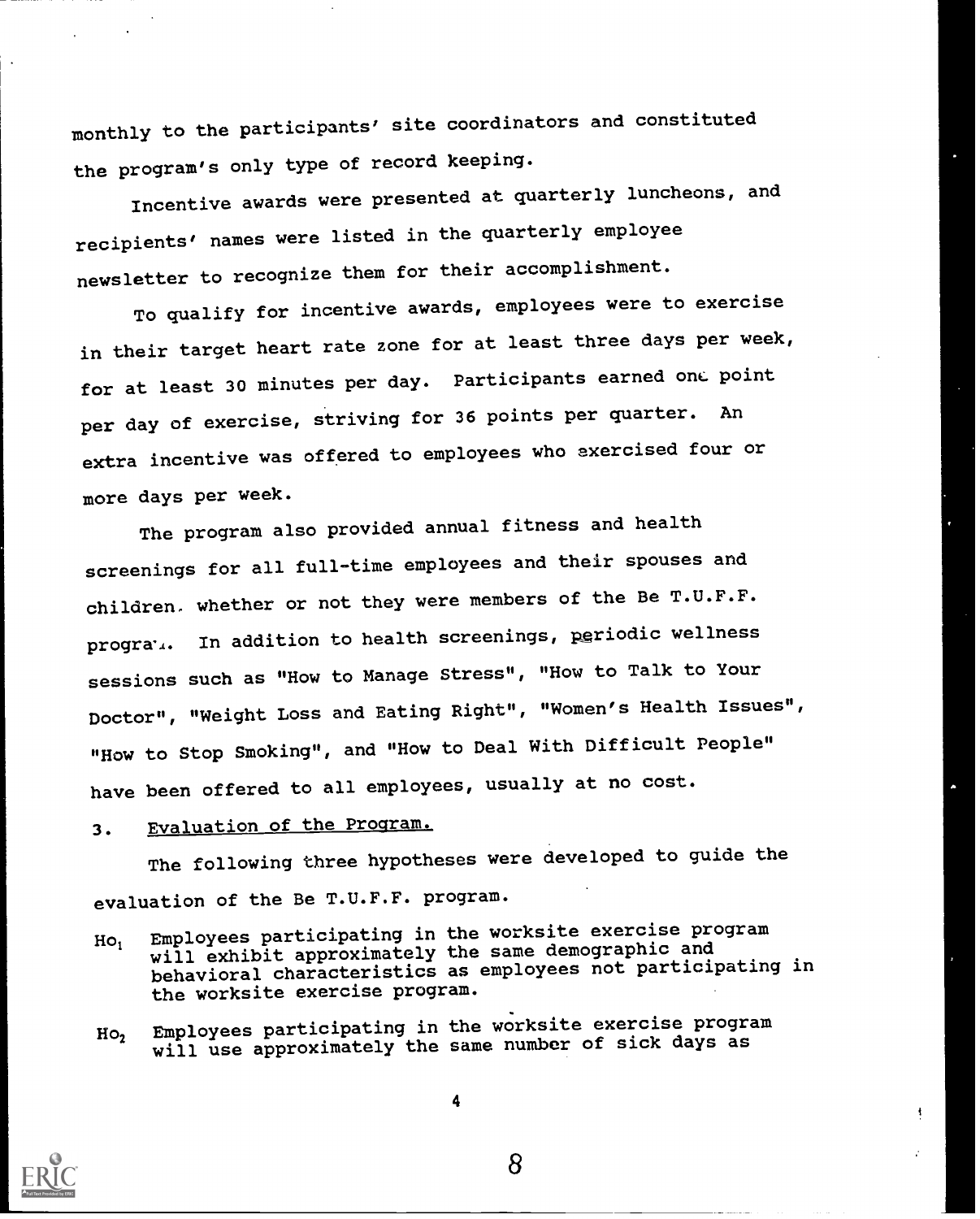employees not participating in the worksite exercise program.

Ho3 Employees participating in the worksite exercise program will use approximately the same number of health care dollars as employees not participating in the worksite exercise program.

For purposes of this research, "participants" were identified as those full-time employees who had been working with the Town of Blacksburg since 1987, who were in the exercise program for the four and one-half years being studied, and who met the program requirement of exercising three times per week for at least one quarter per year. Thirty-two employees met these criteria.

Nonparticipants were randomly selected from a list of fulltime employees who had worked for the Town of Blacksburg since 1987 but who never joined the Be T.U.F.F. program. To select the first person, a random numbers table was used. Following this, every fifth person on the list was chosen until the number of nonparticipants equalled the number of participants. This type of sampling was not intended to increase comparability but to select a representative sample of nonparticipants.

#### Results

## 1. Test of Hypothesis One.

A chi-square analyses showed no significant differences between participants and non-participants for age, job classification, marital status or salary (Table 1).



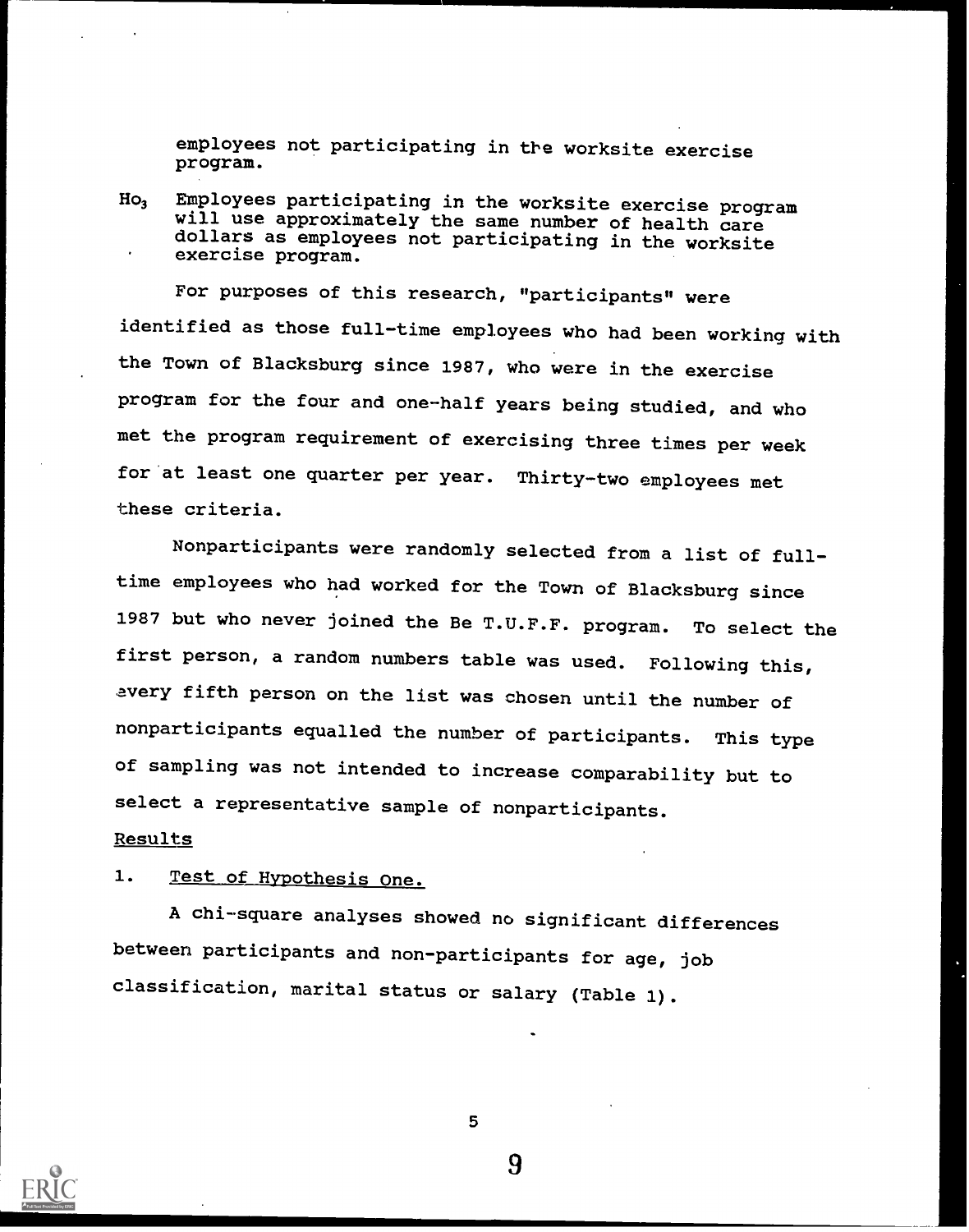## 2. Test of Hypothesis Two.

All full-time employees receive eight hours of sick leave and between eight and 16 hours of vacation leave each month, depending on the number of years they have been employed with the Town, to be used as needed. Hours not used by the employee can be carried over from year to year.

Each employee must complete a leave slip and have it signed by a supervisor every time work is missed. The employee must indicate on the slip whether he/she is taking vacation or sick leave. However, no distinction is made as to whether the employee is taking sick time due to a personal illness, a preventive doctor visit, or an illness in the immediate family which requires the employee's attention.

Information from these slips is transferred to departmental time sheets which are then entered into the computer. An end-ofthe-year payroll computer printout is generated which displays the number of sick hours each employee took that calendar year. Printouts for 1987, 1988, 1989, 1991, and 1992 were used to obtain the total number of sick hours each employee used during the year. Due to a change in payroll programs, an end-of-theyear payroll computer printout was not generated for 1990, and this year was omitted from this analysis. This program change allowed for faster processing only; the measuring instrument itself was not affected.

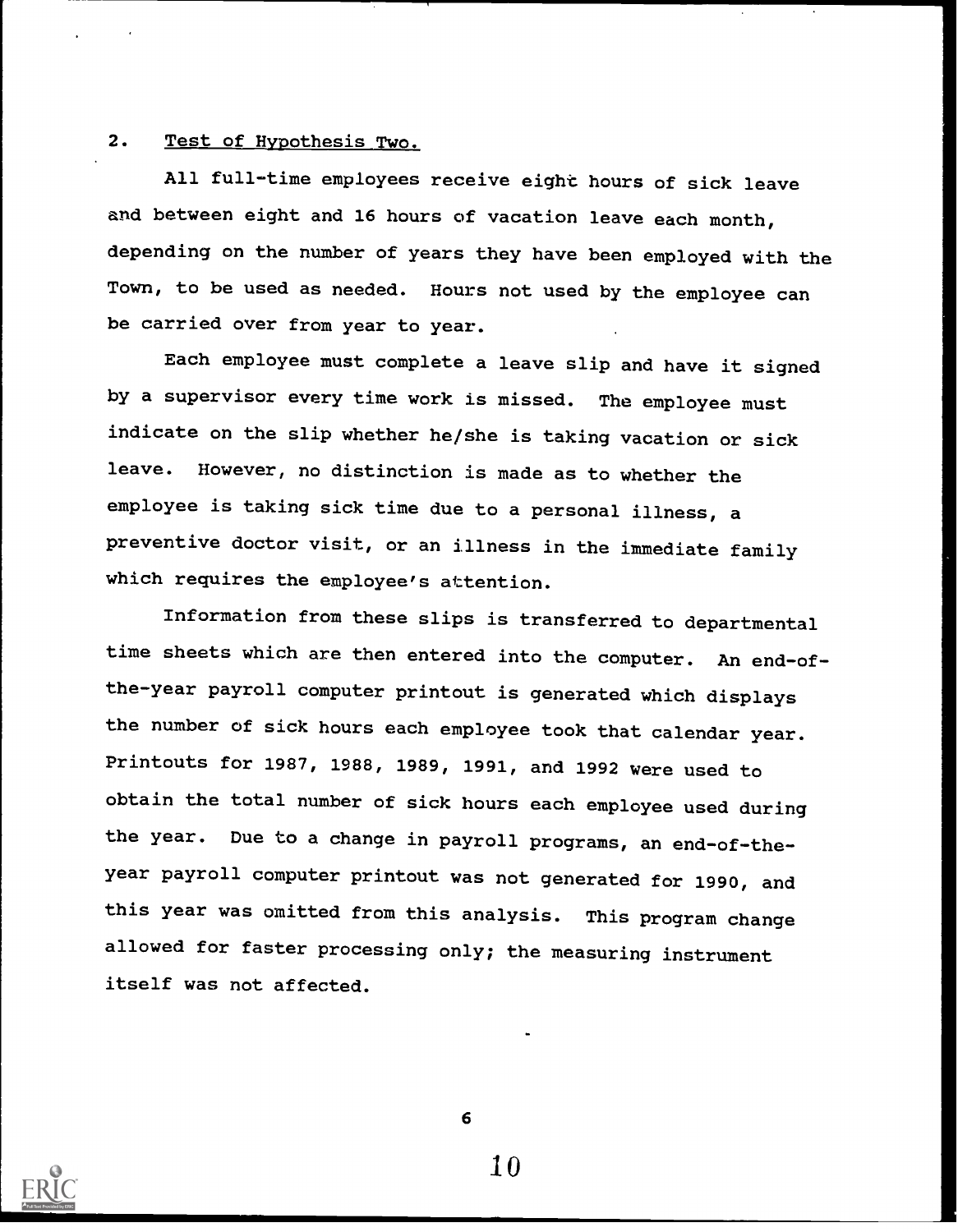Data from the end of the year payroll reports were analyzed using the Number Cruncher statistical software program in a twoway ANOVA. Significance level was set at  $p \le 0.05$ .

In 1987, the year before the program was given, participants used an average of 3.5 fewer sick hours than nonparticipants, a difference that was not significant (Figure 1). The next year, 1988, a 24.5% increase was seen in the number of sick hours taken by participants. Nonparticipants experienced a 15.0% increase that same year. This initial increase could be due to risk detection programs offered to all employees to identify those with high cholesterol levels and high blood pressure which may have triggered doctor visits. Another possibility is that participants may have incurred some initial exercise related injuries which resulted in more medical care being sought.

Following this initial increase, the number of sick hours used by both groups has declined. In 1989, the first full year the program was in place, participants exhibited a 31.9% decrease in the number of sick hours they used. Nonparticipants' usage also declined, reaching in 1992 approximately the same usage seen in 1986 and 1987.

In 1992, participants' usage was 16.6% lower than the year the program began while nonparticipants' usage was only 2.8% lower. This represents a 9.81 hour difference between the participants and nonparticipants which resembles the 9 hour difference found by Baun, Bernacki, & Tsai (1986). No dollar correction for inflation was calculated.



7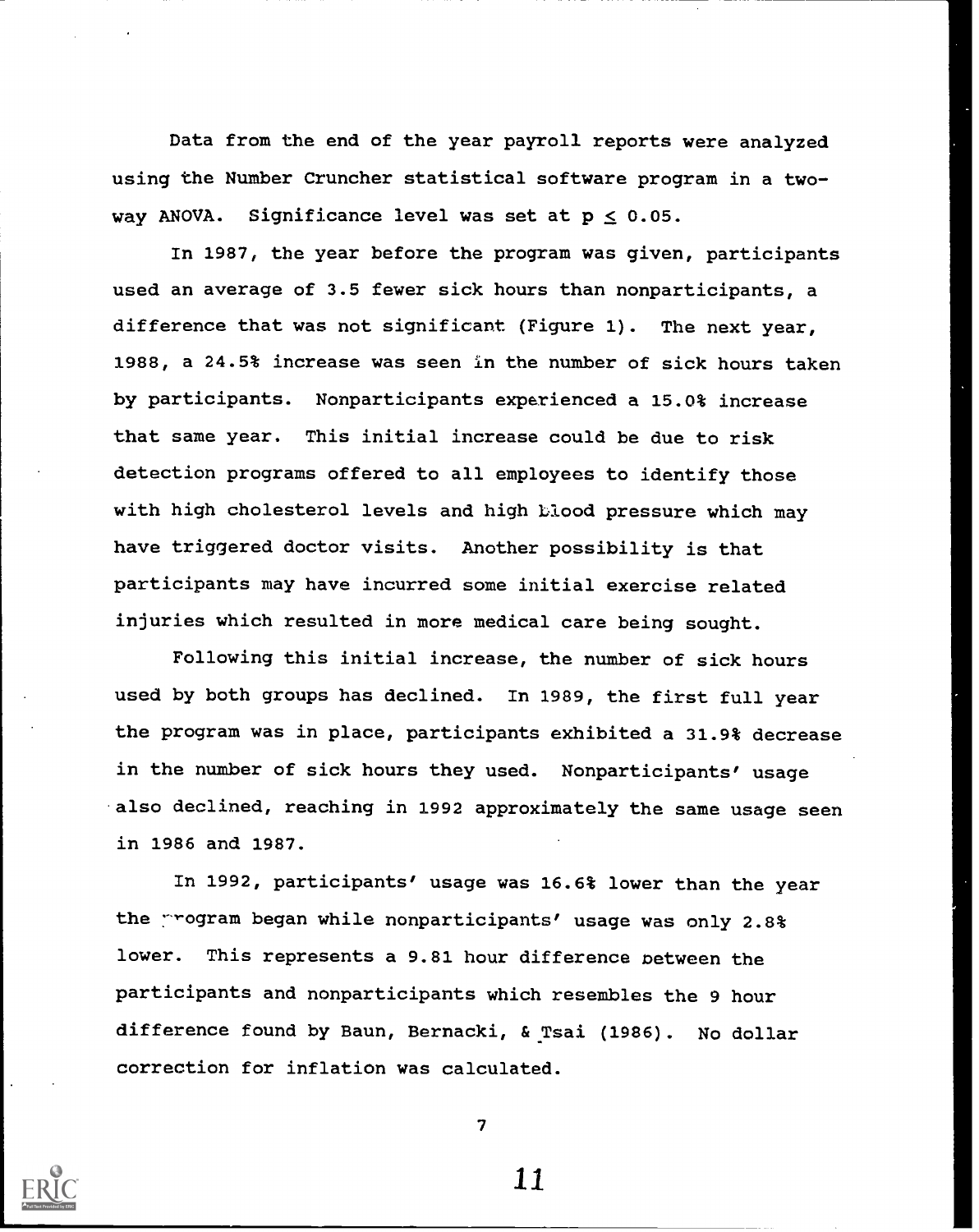A two-way ANOVA revealed there was no significant difference between participants' and nonparticipants' sick leave usage by year or participation status; however, participation did approach significance (Table 2). The null hypothesis was sustained.

One explanation for reductions in both groups could be that employees in both groups have become more aware of their own personal health and may be taking steps to modify or eliminate unhealthy lifestyle behaviors. The Town of Blacksburg has provided wellness sessions, health screenings, and health information to all employees. Offering these activities to nonparticipants may have encouraged them to make positive lifestyle changes which have contributed to fewer sick hours being taken.

# 3. Test of Hypothesis Three.

We analyzed employees' health insurance claims. The Town's health insurance carrier for the entire study period was Blue Cross and Blue Shield of Virginia (BC/BS). All full-time employees were covered under this plan. Employee family members can be included for an additional fee which is payroll deducted. However, family members were not included in this analysis.

Data from annual reports submitted by BC/BS were used to calculate the total number health insurance dollars used by the sample of employees for fiscal years ending 1987, 1988, 1989, 1991, and 1992. A 1990 report was not available. Each report listed the name of the person receiving health care; therefore,



8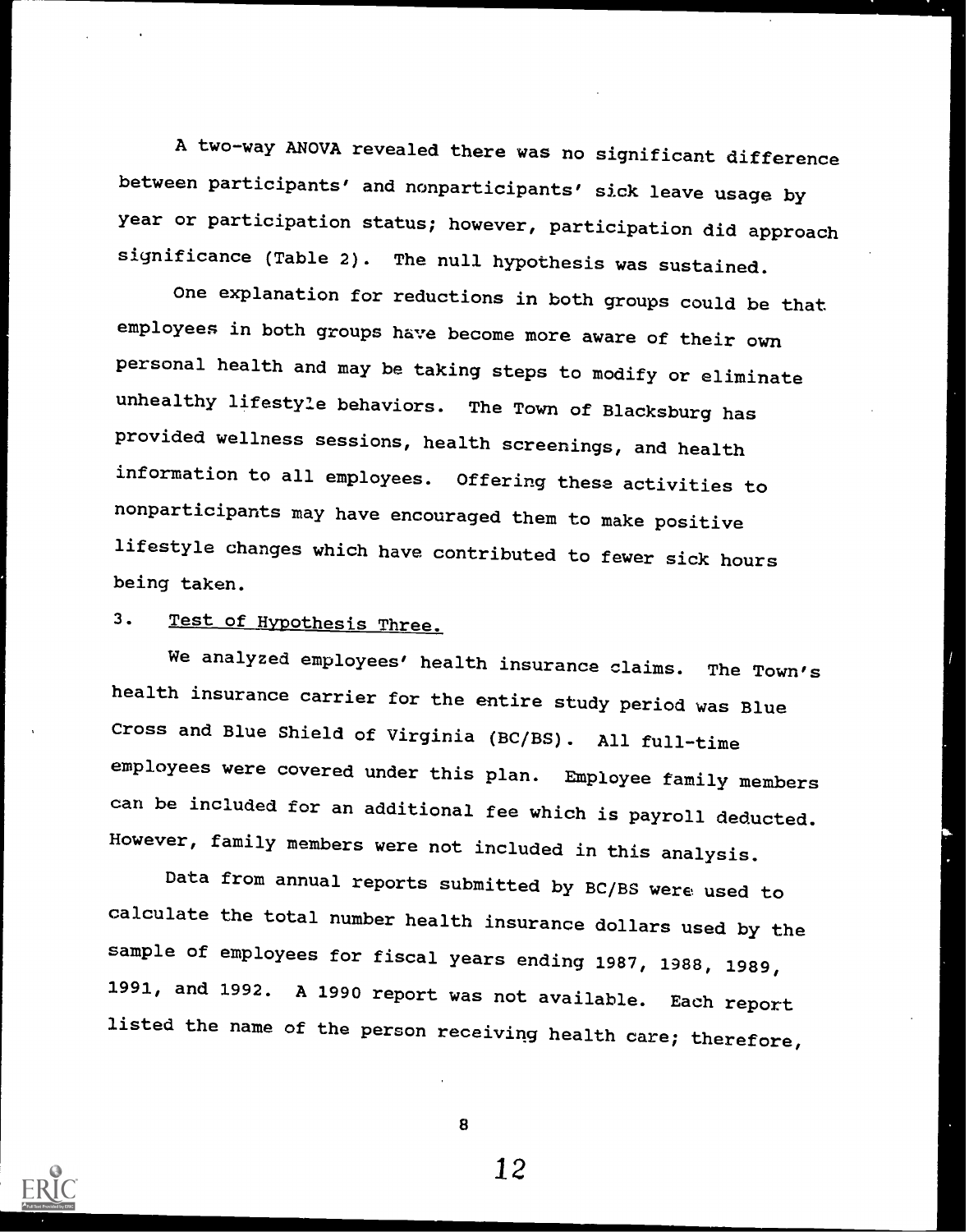family members were easily distinguished from employees and were not included in the totals.

An independent t-test analysis of health care dollars spent in 1987 only (the year before the program began), revealed that people who joined the Be T.U.F.F. program were not using significantly fewer health care dollars compared to nonparticipants.

As a practical matter, as seen in 1987, participants used an average of \$175.94 fewer health care dollars than nonparticipants (Table 2). In 1988, the year the program began, there was a 65.0% increase in average expenditures by participants, exceeding the expenditure of nonparticipants by an average of \$174.49. Gibbs, Mulvaney, Henes, & Reed's (1985) research also found a 57.4% initial increase in health care dollars spent by participants. After the initial increase, health care dollars spent by Be T.U.F.F. participants dropped by one-third (\$307) from 1988 to 1989. Since that time usage has remained steady but has never declined to the pre-program level.

As Figure 2 indicates, health care expenditures by nonparticipants has continued to increase. In the first full year after the program was in place, 1989, participants' expenditures declined by an average of \$307.20 while nonparticipants' expenditures showed a \$139.20 increase. An analysis of consecutive years reveals the difference between health care dollars used by participants and nonparticipants was \$275.56 in 1991, and \$507.33 in 1992, a 48.6% difference. This



9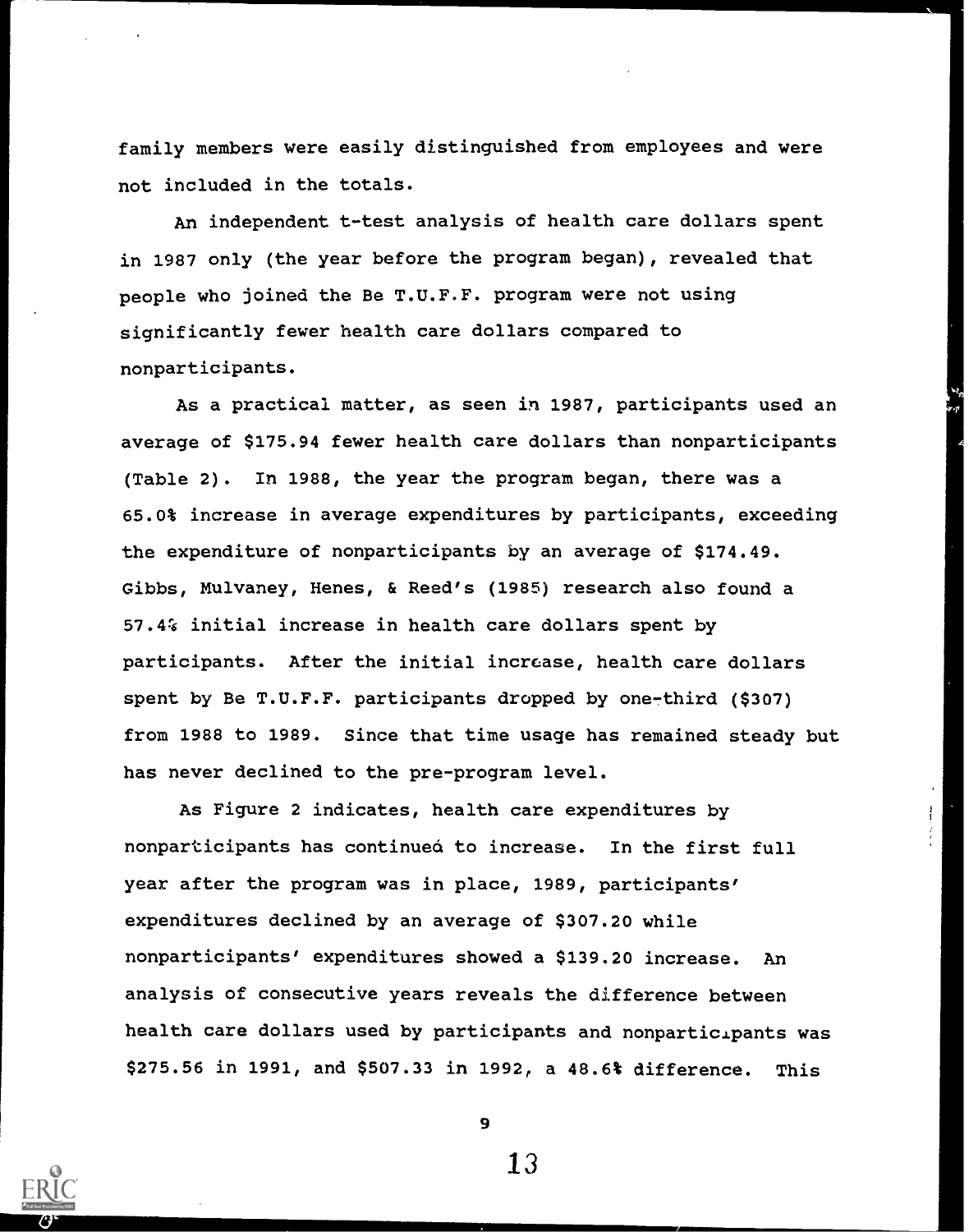figure approximates 45.7% reduction in health care costs reported Bowne, Russell, Morgan, Optenberg, & Clark, (1984) and 48.2% reported by Baun et al., (1986).

Despite these differences, a two-way ANOVA indicated there was no significant difference between the amount of health care dollars spent by participation category or by year, nor any significant interaction between the two (Table 3). No dollar correction for inflation was calculated. However, if both groups continue in the same direction, a significant difference in health care costs may be achieved in the near future. Thus, this research suggests that worksite exercise programs should not be abandoned readily for lack of results since the benefits of exercise may not be exhibited for several years.

#### Focus Groups

To acquire a nonparticipants' perspective about exercise and the Be T.U.F.F. program, three focus groups were conducted. One focus group consisted of six employees who had joined the Be T.U.F.F. program at one time but had dropped out. All employees in this group believed exercising was very important to maintaining their health and did not think they were currently exercising enough. Participants in this group stated various reasons for dropping out such as they were too busy, didn't feel they has support from their supervisor, and exercising took time away from their families.

The other two focus groups held included employees who had never joined the Be T.U.F.F. program. When these employees were



10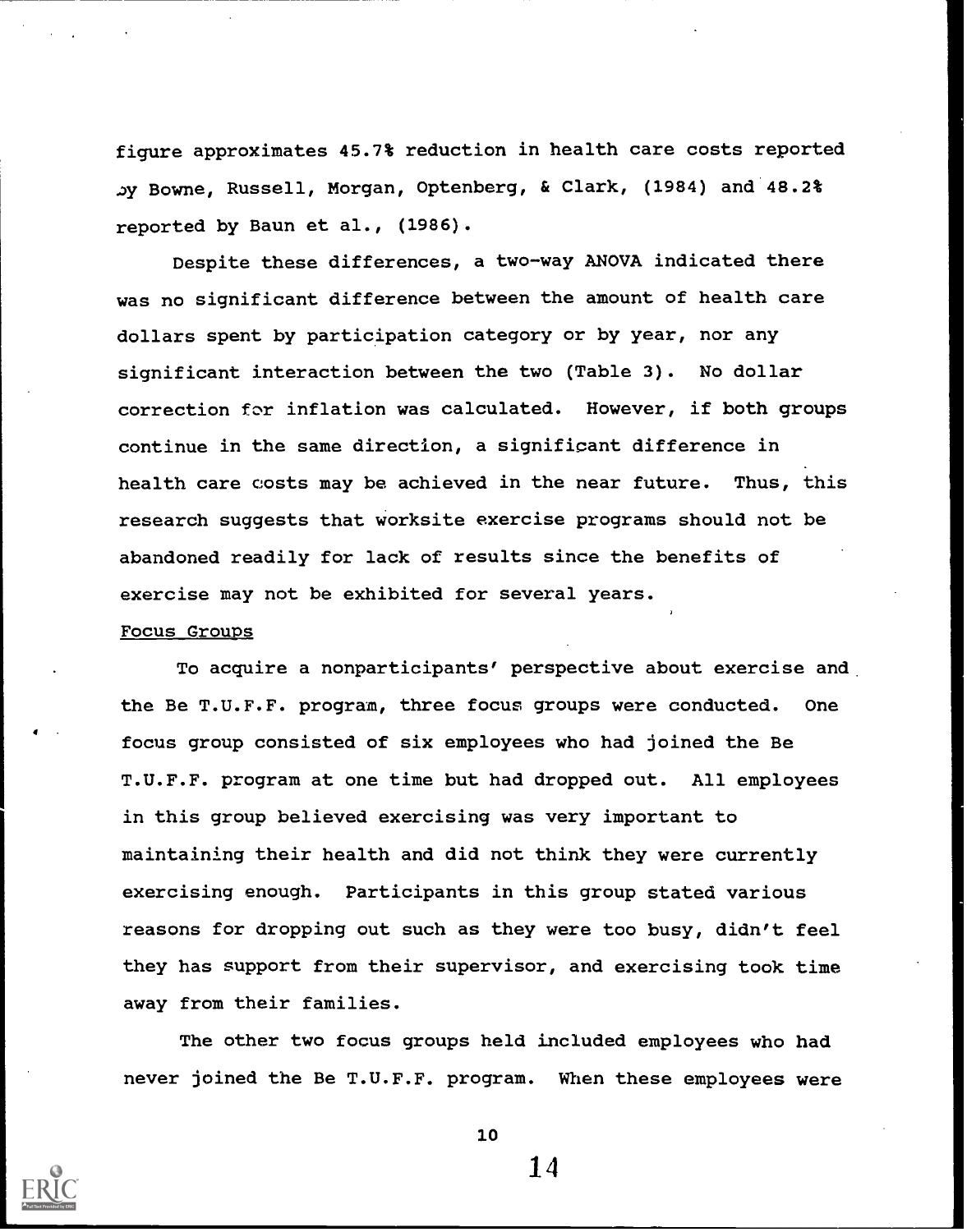asked if they believed exercise was important to their health, everyone said yes. When asked if they thought they got enough exercise, some stated they did not and others said they owned farms and felt they obtained enough exercise performing farm work after hours. In addition, others felt their jobs with the Town of Blacksburg provided them with enough physical exercise and believed they should be given Be T.U.F.F. credit and earn incentive awards for that work.

Focus group results indicate that the Be T.U.F.F. program does not effectively reach non-participants with its requirement for aerobic exercise. Many have only 30 minute lunch breaks, have physically demanding jobs, do not have a flexible work schedule, or have farm work to do after hours. Research Implications and Recommendations

National rates of increase in health care costs averaged 18% per year from 1986 to 1990 (Lyne, 1990) and 17% in 1992 (Brown, 1993). The Town's average rate of increase from 1987 to 1990 was 47% which was considerably higher than the national average. However, in 1991, the Town's rate of increase was 10%, and 1992 saw a 0% increase in health care costs. Thus, the Town of Blacksburg appears to have begun to be successful in controlling the rate of increase of its health care claims, but only after the Be T.U.F.F. program had been in place three years. Before implementing a worksite exercise program, an organization should make sure adequate funding and personnel resources are committed



11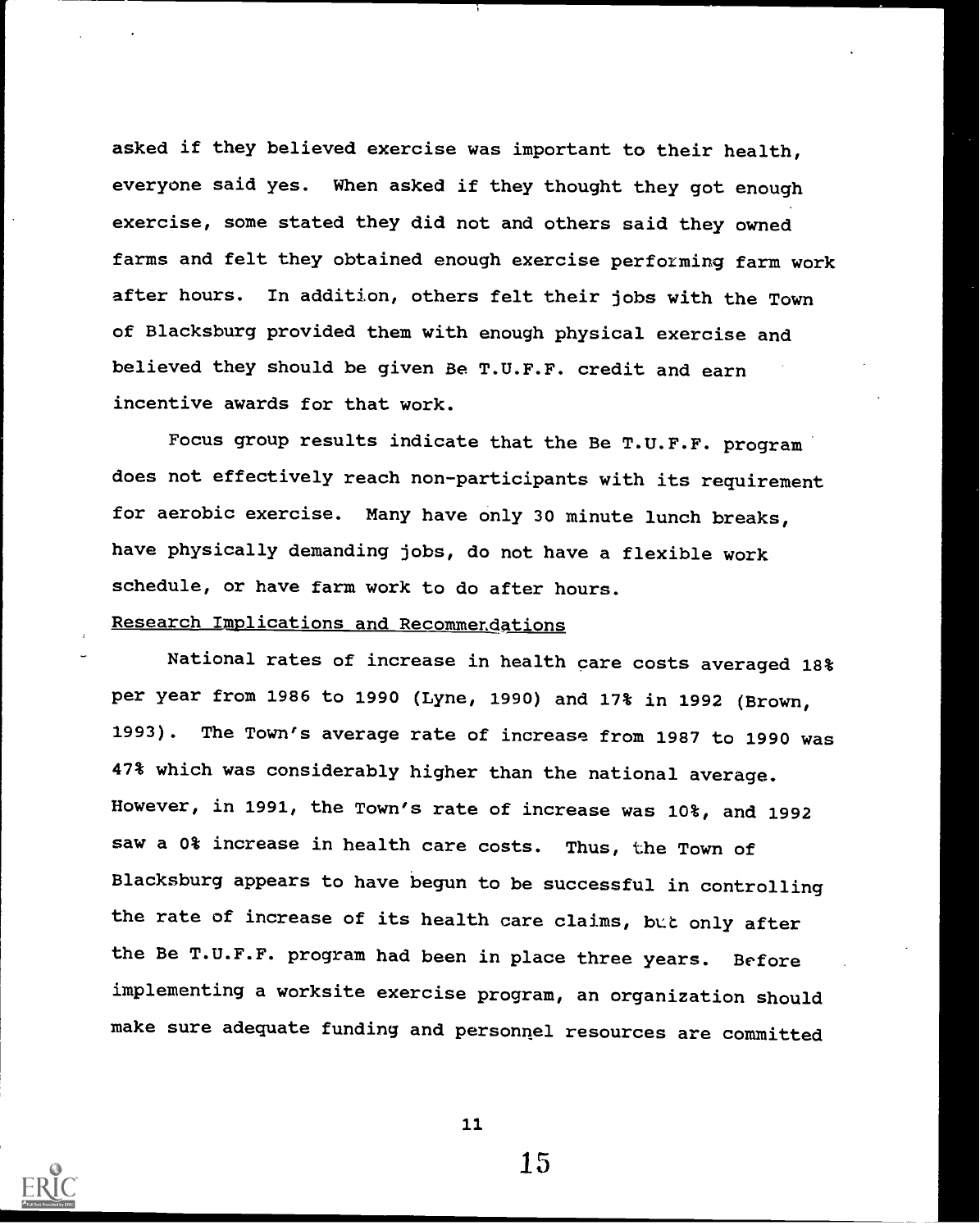to allow operation of the program for several years because significant cost savings should not be expected immediately.

In addition, health related material and screenings should be available to all employees, not just participants. Focus group discussions suggest many nonparticipants already get sufficient exercise but could benefit from having access to other health-related information. Health education materials should not be designed only to provide facts, but to motivate individuals to take action and to encourage others to maintain an exercise regimen.

To achieve greater participation in the program and aid in reducing sick days taken and health care dollars consumed, worksite exercise programs offered by local governments should carefully target lower income and less educated employees and make adjustments which would better accommodate them. Adding a component to the program which would incorporate exercise equivalents for employees who walk for hours reading water meters, who repair roads and water and sewer lines, or who perform other physical tasks would allow these employees to participate in the program.

## Confounding Events/Artifacts

There are at least three factors which could have potentially affected the results of this study.

(1) When an employee has used all the sick time the Town has allowed but is still unable to return to work, he/she must then begin using vacation time. Thus, some illnesses may have



12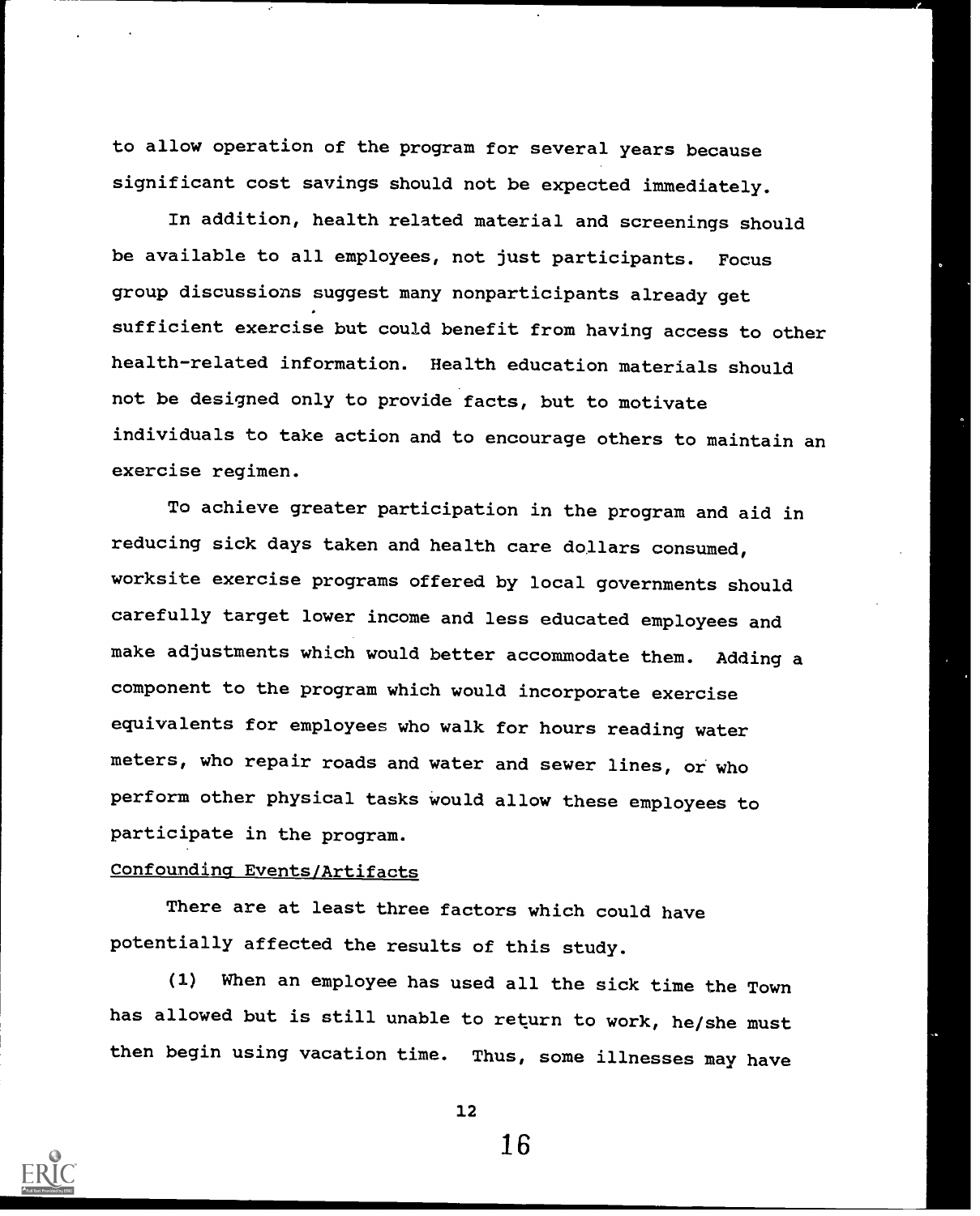resulted in more sick hours being taken than were actually indicated since vacation time was used instead. In addition, sick hours are also used when a family member is sick or when an employee attends a funeral. This would result in sick hours being charged to them even though they themselves did not have a personal illness. Occurrences such as these would result in an inaccurate estimate of sick hours used by an employee.

(2) Exercise reporting by participants is on the honor system. When an employee marks one point for exercise it is assumed that the activity was sufficient to promote significant improvements in cardiovascular fitness. The possibility that an employee would misrepresent exercise activities is possible. This would result in the employee being misclassified in the analysis.

(3) The two variables used in this study, sick days taken and health care dollars expended, may not be particularly sensitive to the program's input. They may have changed due to reasons unrelated to the exercise program or the work environment.

#### Conclusion

Statistical analysis of health care costs and absenteeism did not produce evidence to support the effectiveness of the worksite exercise program. Significance may not have been found due to one or more of the following: a lack of statistical power, limitation of available evaluation measures and small sample size. In addition, the power of the single intervention



13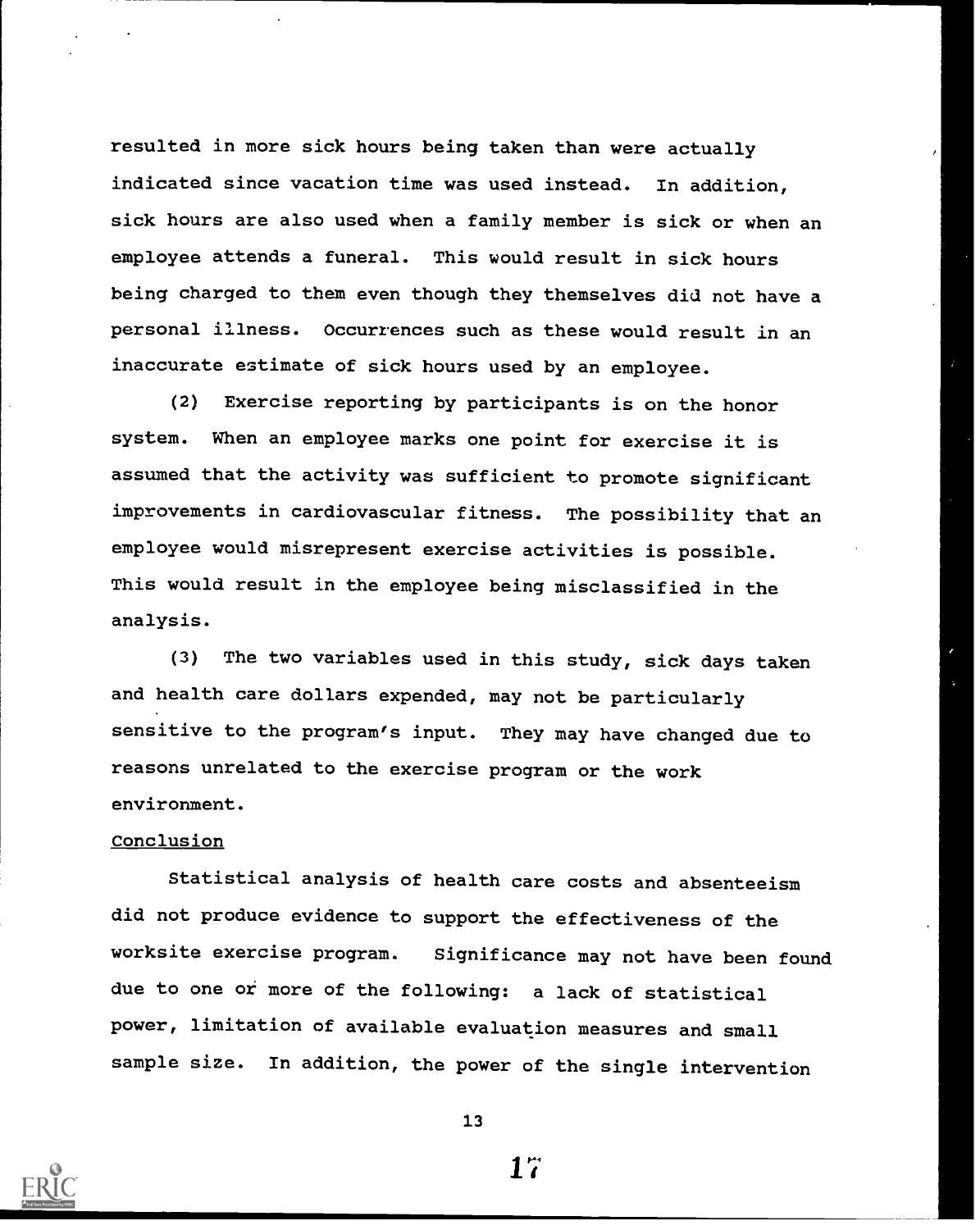(exercise) may be too small to influence health care costs and sick leave taken.

Budget money allocated to continue the worksite exercise program in 1989 was \$6,000. This amount was allocated for health club fees, incentive awards, health fair, and screenings for all employees and their immediate families. In 1990, the budget was reduced to \$2,400, and two years later it was reduced to \$2,000 with employees paying all but \$10.00 toward the health club fees. The cost of the program to the Town is approximately \$10.00 per full-time employee or \$25 per enrollee (based on an enrollment of 81 employees in 1991). Thus, one way to evaluate the impact of an exercise program like this is that the Town recoups its investment in three employees for each sick leave day the program can avoid (if a sick leave day is valued at \$82).

Continued and expanded evaluation of this preliminary investigation over the next few years is recommended as is assurance of program quality and the incorporation of measures to involve more blue collar workers. Also, the amount of health care dollars participants' and nonparticipants' family members spend should be analyzed to determine if the program has had any effect upon family members of participants.



14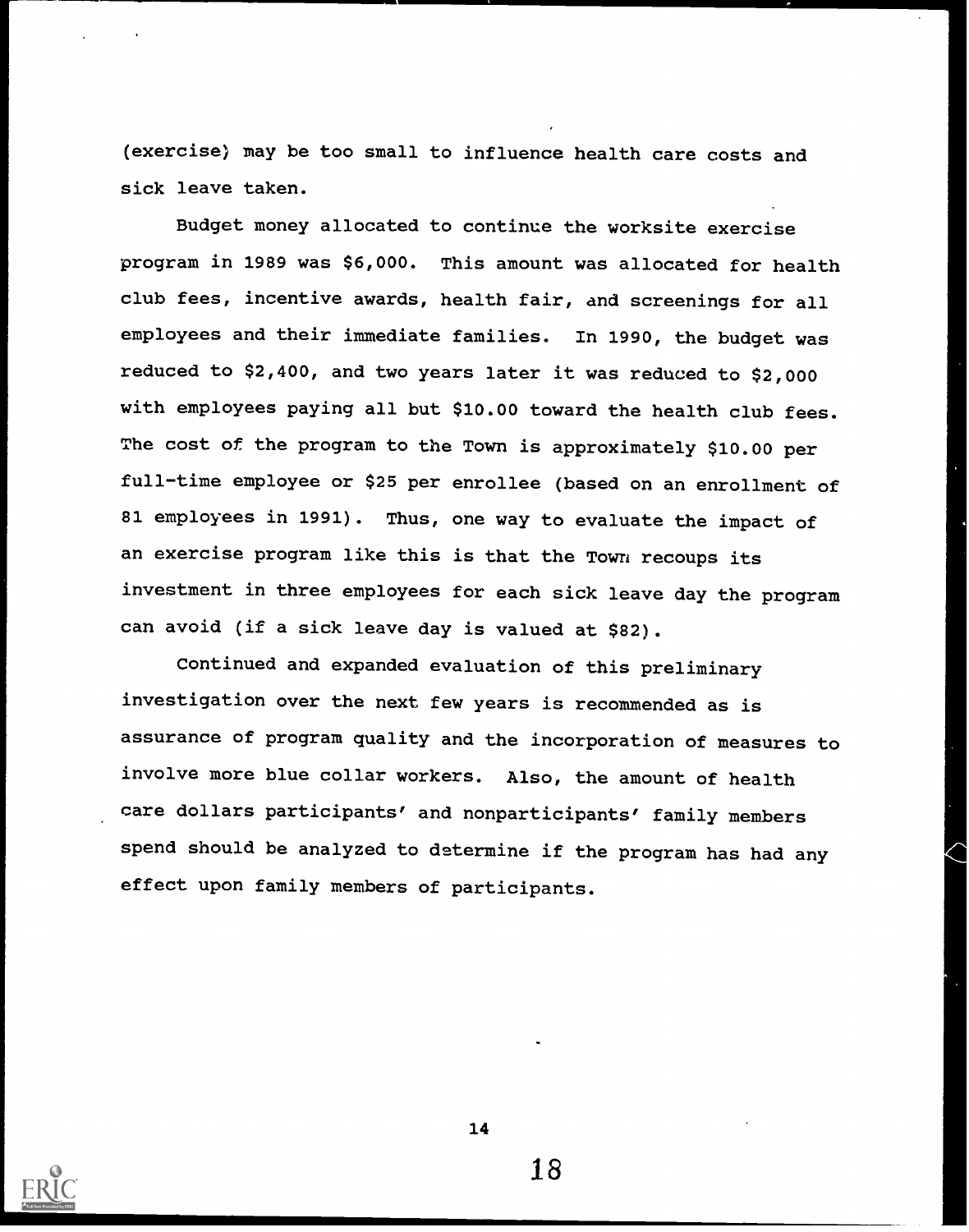#### **REFERENCES**

- Baun, W. B., Bernacki, E. J., & Tsai, S. P. (1986). A preliminary investigation: Effect of a corporate fitness program on absenteeism and health care cost. Journal of Occupational Medicine, 28(1), 18-22.
- Bowne, B. W., Russell, M. L., Morgan, J. L., Optenberg, S. A., & Clarke, A. E. (1984). Reduced disability and health care costs in an industrial fitness program. Journal of Occupational Medicine, 26(11), 809-816.
- Brennan, A. J. J. (1982). Health Promotion: What's in it for business and industry? Health Education Quarterly, 9, 9-19.
- Brill, P. A., Kohl, H. W., Rogers, T., Collingwood, T. R., Sterling, C. L., & Blair, S. N. (1991). The relationship between sociodemographic characteristics and recruitment, retention, and health improvements in a worksite health promotion program. American Journal of Health Promotion,  $5(3)$ , 215-221.
- Brown, S. (1993). Blue Cross Blue Shield of Virginia, Roanoke, Virginia.
- Castillo-Salgado, C. (1984). Assessing recent developments and opportunities in the promotion of health in the American workplace. Social Science Medicine, 4, 349-357.
- Conrad, P. (1987). Who comes to work-site wellness programs? A preliminary review. Journal of Occupational Medicine, 29(4), 317-319.
- Edmonds, K. A. (1991). 1991 Sick Leave Analysis. Unpublished Report. Town of Blacksburg, Personnel Reports. Blacksburg, Virginia.
- Edmonds, K.A. (1993). Town of Blacksburg, Blacksburg, Virginia.
- Fue, V. R. (1993). No Pain, No Gain. Journal of the American Medical Association, 5, 631-633.
- Gibbs, J. O., Mulvaney, D. M., Henes, C., & Reed, R. W. (1985). Work-site health promotion. Journal of Occupational Medicine, 27(11) 826-830.
- Lyne, D. J. (1990) International Foundation of Employee Benefits. 7th Edition.

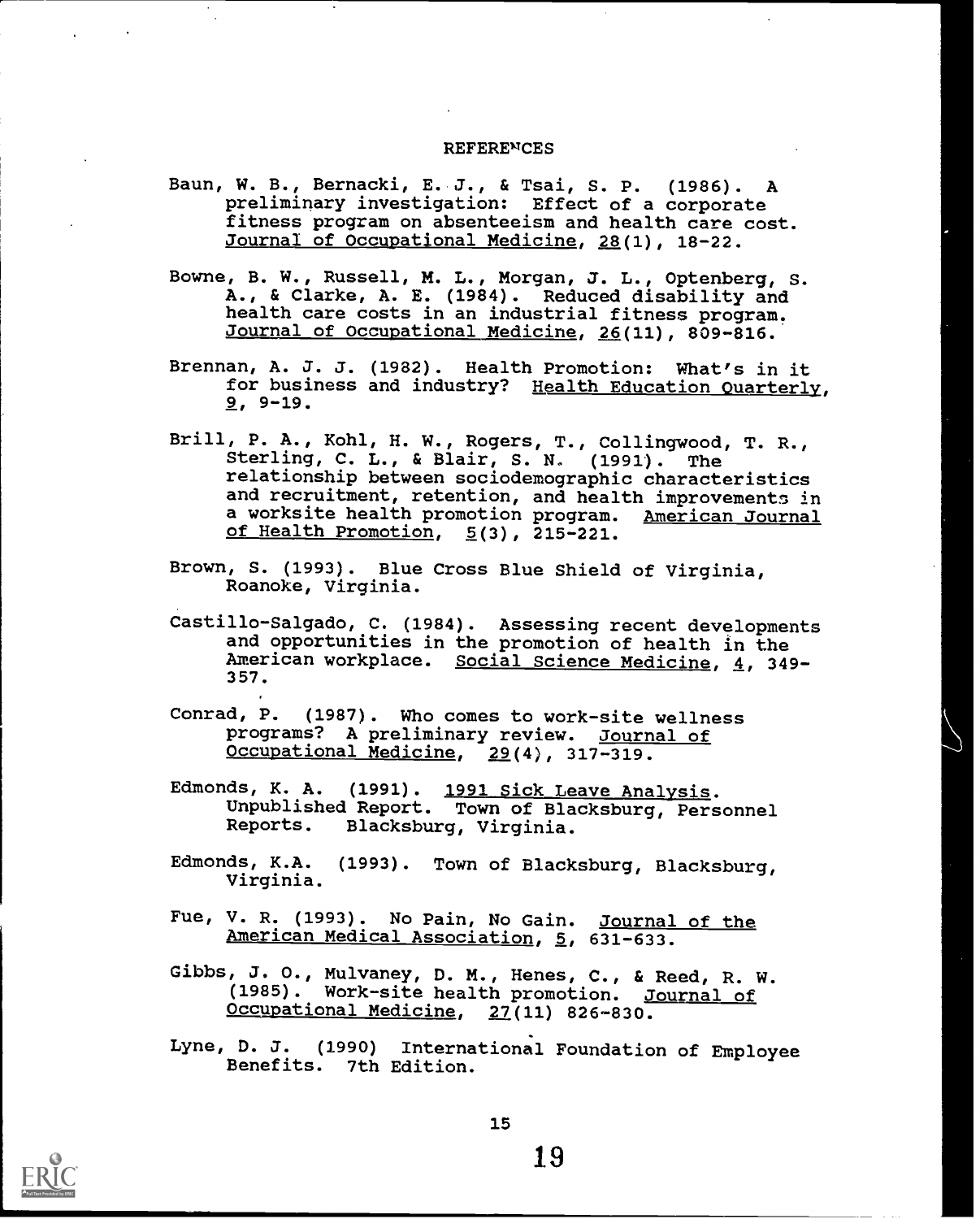- Pelletier, K. R. (1993). A review and analysis of the health and cost effectiveness outcome studies of comprehensive health promotion and disease prevention programs at the worksite: 1991-1993 update. American Journal of Health Promotion, 8, 50-62.
- Mavis, B. E., Stachnik, T. J., Gibson, C. A., & Stoffelmayr, B. E. (1992). Issues related to participation in worksite health promotion: A preliminary study. American Journal of Health Promotion, 7(1), 53-59.
- Sloan, R. P. and Gruman, J. C. (1988). Participation in workplace health promotion programs: The contribution of health and organizational factors. Health Education Quarterly, 15(3), 269-287.
- USDHHS (1993). 1992 National Survey of Worksite Health Promotion Activities: Summary report. U.S. Public Health Service Office of Disease Prevention and Health Promotion.
- Zavela, K. J., Davis, L. G., Cottrell, R. R., and Smith, W. E. (1988). Do only the healthy intend to participate in worksite health rromotion? Health Education Ouarterlv, 15(3), 261-267.

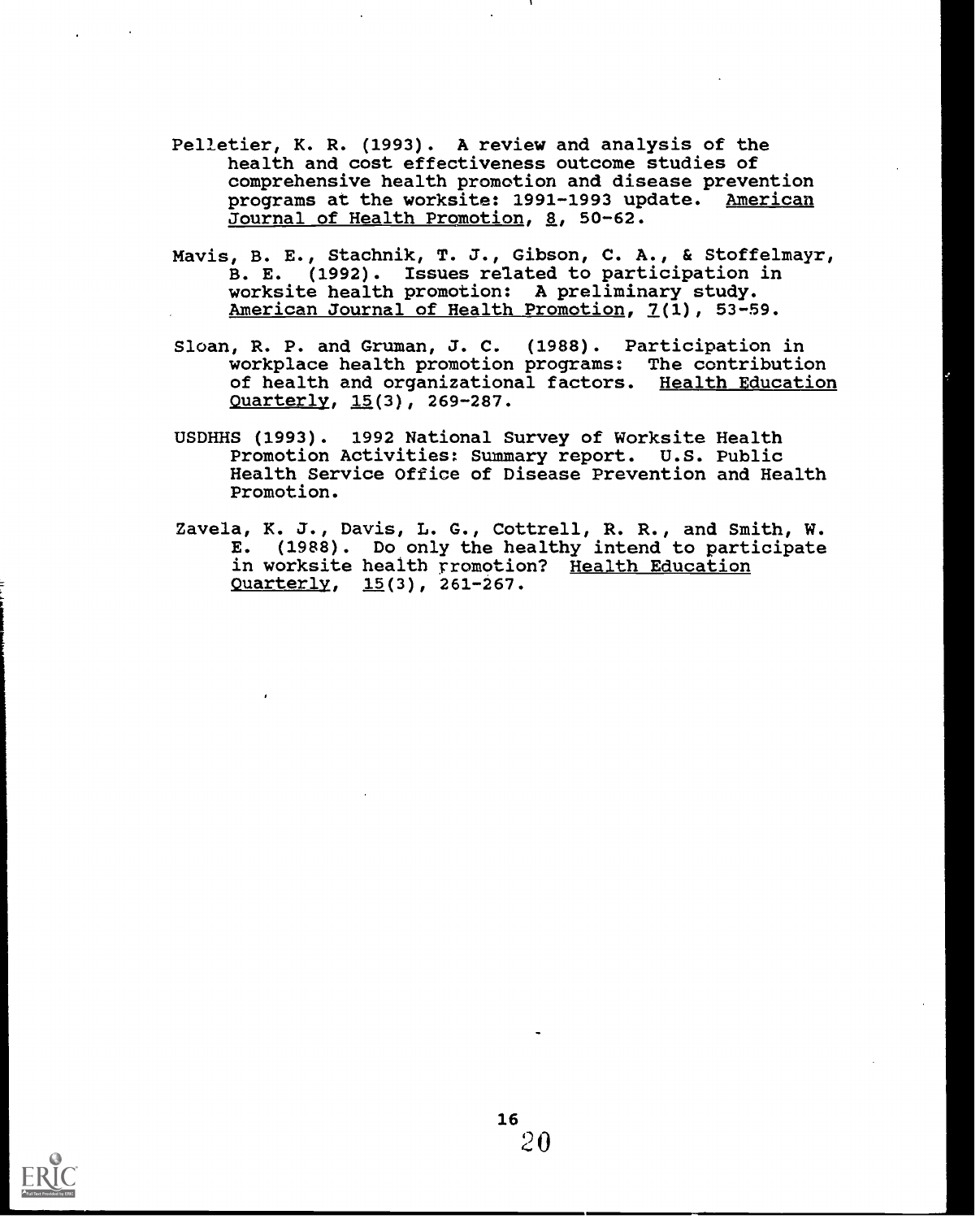# Table 1

Selected Demographic and Behavioral Characteristics of the Sample of Participants and Nonparticipants in the Town of Blacksburg's Be T.U.F.F. Program, by Number and Percent (Blacksburg, Virginia)

|                           | Sample<br>Participants<br>冬<br>$\mathbf{N}$ |      | Sample<br>Nonparticipants<br>N<br>÷. |                |
|---------------------------|---------------------------------------------|------|--------------------------------------|----------------|
| Married                   | 19                                          | 59.3 | 23                                   | 71.9           |
| Female                    | 15                                          | 46.9 | 9                                    | 28.1           |
| Male                      | 17                                          | 53.1 | 23                                   | 71.9           |
| Age                       |                                             |      |                                      |                |
| $\mathbf{<}\ \mathbf{25}$ | $\overline{c}$                              | 6.3  | 2                                    | 6.3<br>$\cdot$ |
| $26 - 30$                 | $\overline{\mathbf{z}}$                     | 21.9 | $\mathbf{1}$                         | 3.1            |
| $31 - 35$                 | 6                                           | 18.7 | $\overline{\mathbf{c}}$              | 6.3            |
| $36 - 40$                 | $\overline{7}$                              | 21.9 | 9                                    | 28.1           |
| $41 - 45$                 | $\frac{5}{2}$                               | 15.5 | $\overline{7}$                       | 21.9           |
| $46 - 50$                 |                                             | 6.3  | $\overline{\mathbf{c}}$              | 6.3            |
| $51 - 54$                 | $\overline{\mathbf{c}}$                     | 6.3  | 5                                    | 15.5           |
| $55 - 60$                 | $\pmb{\mathsf{O}}$                          | 0.0  | 3                                    | 9.4            |
| $61 +$                    | $\mathbf{1}$                                | 3.1  | $\mathbf{1}$                         | 3.1            |
| Job Class                 |                                             |      |                                      |                |
| 1-6 (Pink & Blue          | 13                                          | 40.6 | 19                                   | 59.4           |
| Collar)                   |                                             |      |                                      |                |
| 7-9 (Supervisors)         | 15                                          | 46.9 | 10                                   | 31.2           |
| $10-15$ (Upper            | 4                                           | 12.5 | $\overline{\mathbf{3}}$              | 9.4            |
| Management)               |                                             |      |                                      |                |
| Salary                    |                                             |      |                                      |                |
| $$0 - $20,000$            | 10                                          | 31.2 | 14                                   | 43.8           |
| $$20,001 - $25,000$       | 8                                           | 25.0 | 8                                    | 25.0           |
| $$25,001 - $30,000$       | 6                                           | 18.9 | 4                                    | 12.5           |
| $$30,001 - $35,000$       | 4                                           | 12.5 | 4                                    | 12.5           |
| $$35,001 - $40,000$       | $\mathbf 1$                                 | 3.1  | $\mathbf 1$                          | 3.1            |
| $$40,000 +$               | $\overline{\mathbf{3}}$                     | 9.3  | $\overline{\mathbf{1}}$              | 3.1            |
| Smoke Cigarettes          | 5                                           | 15.6 | 7                                    | 21.9           |

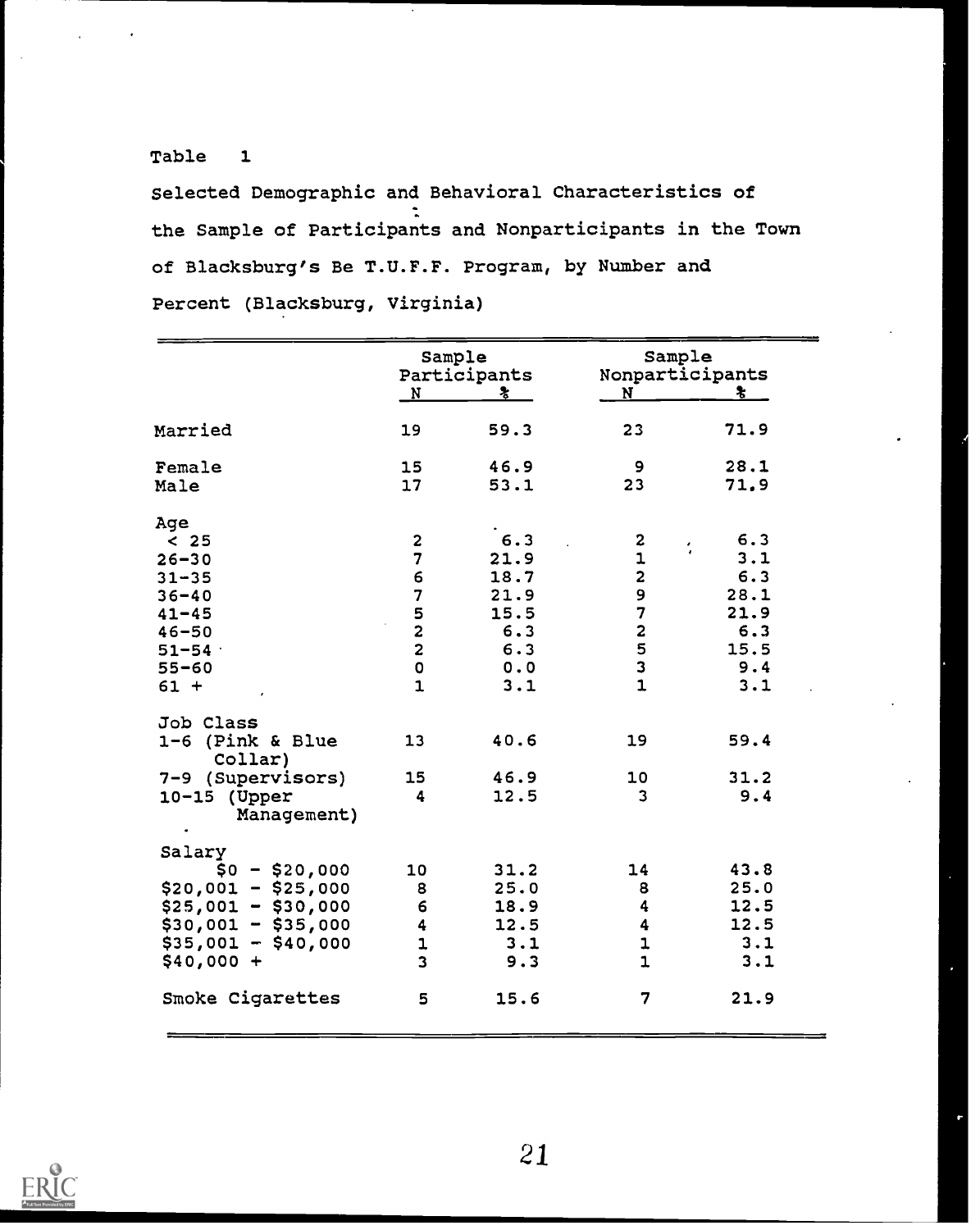Table 2.

 $\lambda$ 

 $\sim$ 

Two-Way ANOVA With Interaction for the Dependent Variable<br>Change in Sick Houwe Tabour Delities Change in Sick Hours Taken By Participants and Nonparticipants, 1986 Through 1992 (Town of Blacksburg, Blacksburg, Virginia)

 $\sigma_{\rm{max}}=1$ 

 $\Delta$  .

| Source                 | SS         | df  | <b>MS</b> | F    | p      |
|------------------------|------------|-----|-----------|------|--------|
| Participation          | 8433.65    | 1   | 8433.65   | 2.90 | 0.0884 |
| Year                   | 18359.89   | 5   | 3671.98   | 1.26 | 0.2790 |
| Participation<br>/Year | 6368.25    | 5   | 1273.65   | 0.44 | 0.8217 |
| <b>ERROR</b>           | 1072213.00 | 369 | 2905.73   |      |        |
| TOTAL                  | 1105132.00 | 380 |           |      |        |

Level of significance .05 (two-tailed test)

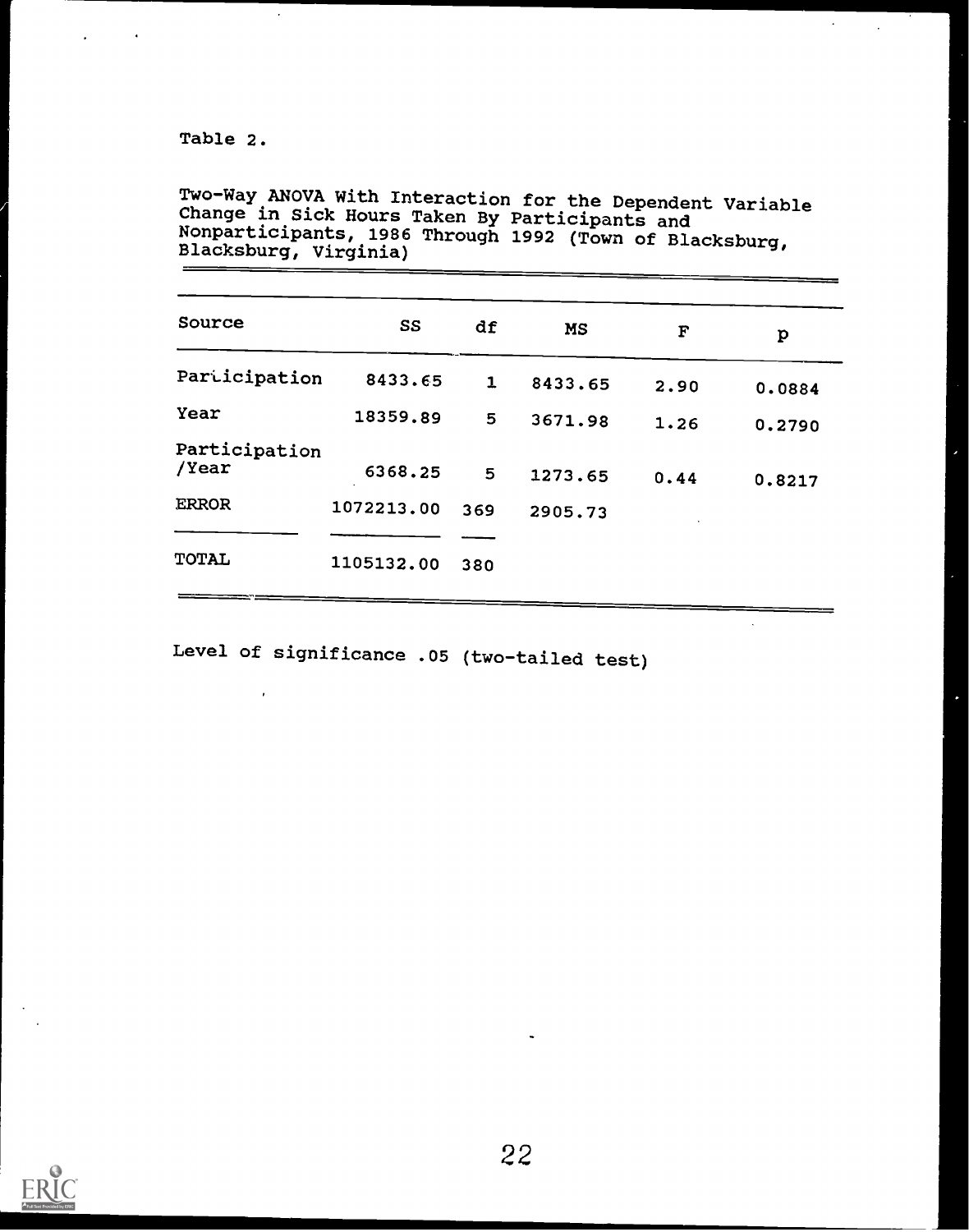## Table 3.

Two-Way ANOVA With Interaction for the Dependent Variable Change in Health Care Dollars Expended By Participants and Nonparticipants, 1986 Through 1992 (Town of Blacksburg, Blacksburg, Virginia)

| Source                 | SS          | df           | MS      | F    | p      |
|------------------------|-------------|--------------|---------|------|--------|
| Participation          | 4,175,931   | $\mathbf{1}$ | 4175931 | 2.23 | 0.1356 |
| Year                   | 14,588,000  | 5.           | 2917685 | 1.56 | 0.1718 |
| Participation<br>/Year | 3,913,649   | 5            | 782730  | 0.42 | 0.8366 |
| <b>ERROR</b>           | 692,000,000 | 369          | 1875355 |      |        |
|                        |             |              |         |      |        |
| <b>TOTAL</b>           | 714,690,000 | 380          |         |      |        |
|                        |             |              |         |      |        |

Level of significance .05 (two-tailed test)

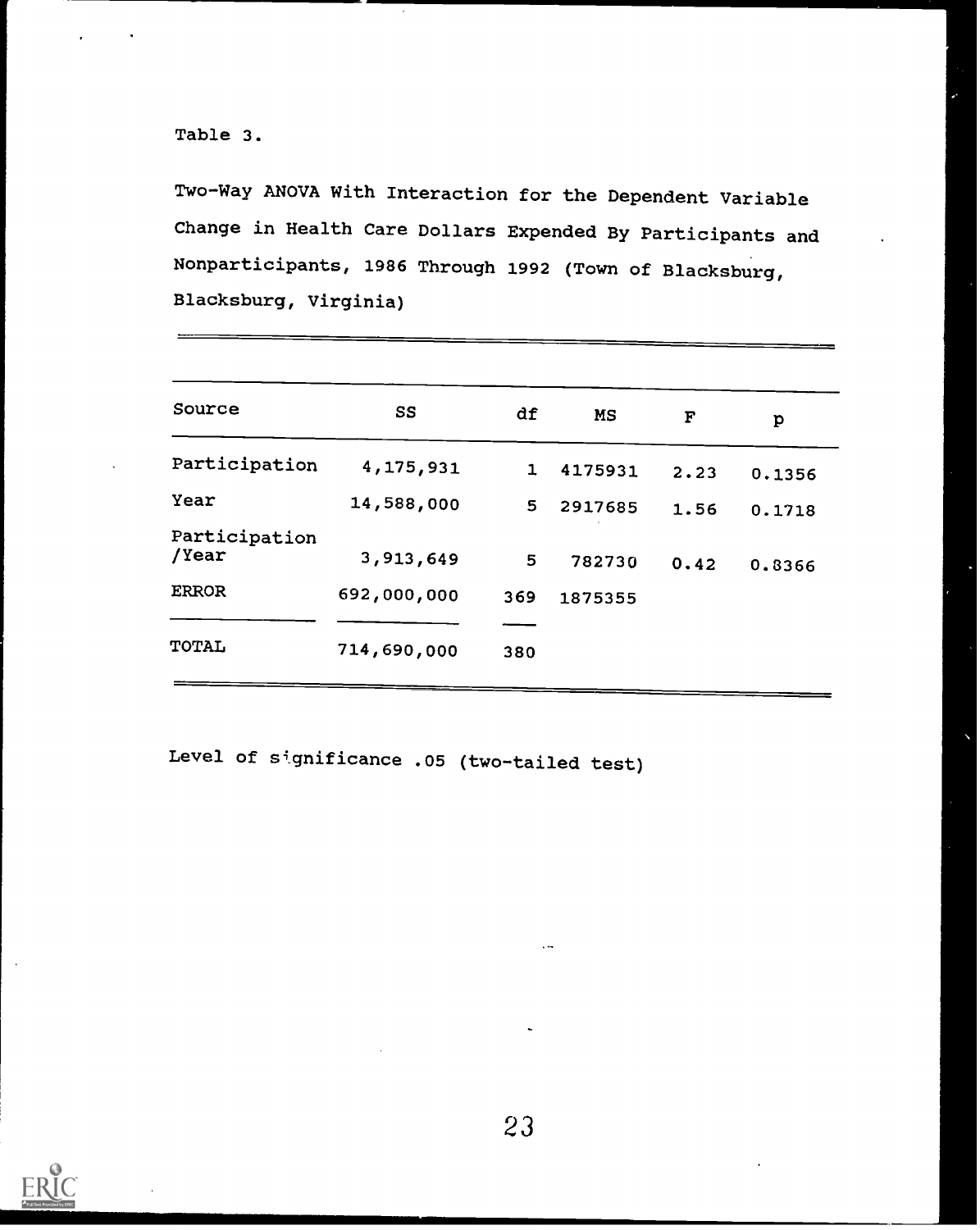

Figure <sup>1</sup> Average Number of Sick Hours Used By Participants and Nonparticipants Be T.U.F.F. Program, Town of Blacksburg